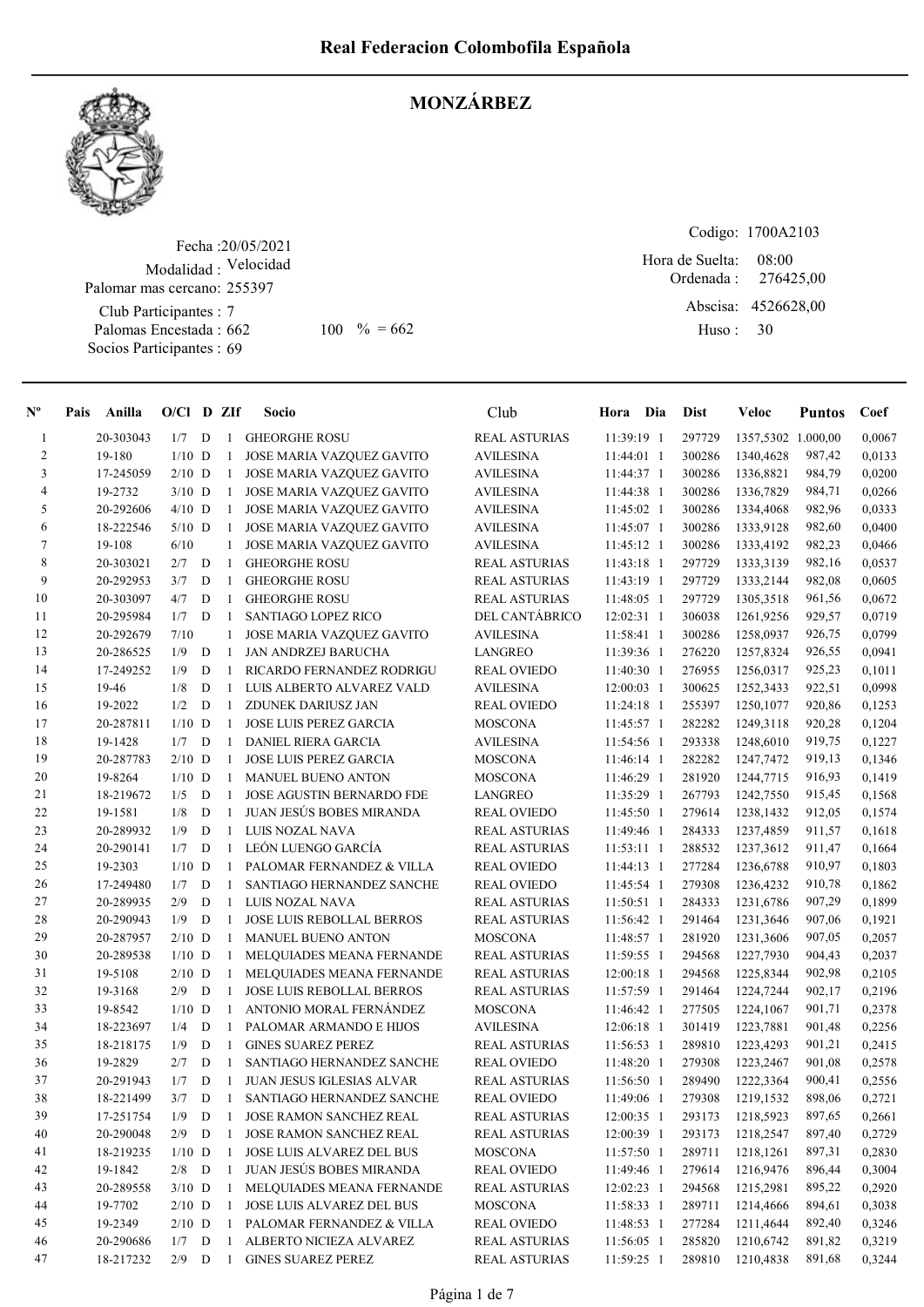| $\mathbf{N}^{\mathbf{o}}$ | Pais<br>Anilla         | $O/Cl$ D ZIf    |                  |                              | Socio                                                       | Club                                         | Hora                     | Dia        | <b>Dist</b>      | Veloc                  | <b>Puntos</b>    | Coef             |
|---------------------------|------------------------|-----------------|------------------|------------------------------|-------------------------------------------------------------|----------------------------------------------|--------------------------|------------|------------------|------------------------|------------------|------------------|
| 48                        | 20-288030              | $3/10$ D        |                  | $\mathbf{1}$                 | <b>MANUEL BUENO ANTON</b>                                   | <b>MOSCONA</b>                               | $11:52:57$ 1             |            | 281920           | 1210,2168              | 891,48           | 0,3405           |
| 49                        | 19-3158                | 3/9             | D                | -1                           | JOSE LUIS REBOLLAL BERROS                                   | <b>REAL ASTURIAS</b>                         | 12:00:55 1               |            | 291464           | 1209,8125              | 891,18           | 0,3362           |
| 50                        | 20-291403              | 1/9             | D                | -1                           | ROBERTO GONZALEZ DIAZ                                       | <b>AVILESINA</b>                             | 12:03:08 1               |            | 293895           | 1208,7812              | 890,42           | 0,3403           |
| 51                        | 18-221828              | 2/9             | D                | $\mathbf{1}$                 | RICARDO FERNANDEZ RODRIGU                                   | <b>REAL OVIEDO</b>                           | 11:49:10 1               |            | 276955           | 1208,5309              | 890,24           | 0,3683           |
| 52                        | 20-303366              | 1/8             | D                | 1                            | <b>T. LOS CARBAYONES</b>                                    | <b>REAL OVIEDO</b>                           | 11:54:16 1               |            | 283020           | 1208,1104              | 889,93           | 0,3675           |
| 53                        | 19-266844              | 1/7             | D                | $\mathbf{1}$                 | CAMILO PARAJON FERNANDEZ                                    | <b>SIERO</b>                                 | 11:53:00 1               |            | 281485           | 1208,0901              | 889,91           | 0,3766           |
| 54                        | 19-6365                | 2/7             | D                | $\mathbf{1}$                 | CAMILO PARAJON FERNANDEZ                                    | <b>SIERO</b>                                 | $11:53:02$ 1             |            | 281485           | 1207,9173              | 889,79           | 0,3837           |
| 55                        | 18-217886              | 1/9             | D                | $\mathbf{1}$                 | <b>JOSE ADRIANO CADRECHA HER</b>                            | <b>REAL ASTURIAS</b>                         | 12:07:22 1               |            | 298657           | 1207,3454              | 889,36           | 0,3683           |
| 56                        | 20-289848              | 3/9             | D                | $\mathbf{1}$                 | LUIS NOZAL NAVA                                             | <b>REAL ASTURIAS</b>                         | 11:55:31 1               |            | 284333           | 1207,2734              | 889,31           | 0,3939           |
| 57                        | 19-2048                | 2/2             | D                | 1                            | ZDUNEK DARIUSZ JAN                                          | <b>REAL OVIEDO</b>                           | 11:31:37 1               |            | 255397           | 1206,8851              | 889,03           | 0,4464           |
| 58                        | 18-218117              | 3/9             | D                | $\mathbf{1}$                 | <b>GINES SUAREZ PEREZ</b>                                   | <b>REAL ASTURIAS</b>                         | 12:00:13 1               |            | 289810           | 1206,4525              | 888,71           | 0,4003           |
| 59                        | 20-288740              | 4/7             | D                | $\mathbf{1}$                 | SANTIAGO HERNANDEZ SANCHE                                   | <b>REAL OVIEDO</b>                           | 11:51:32 1               |            | 279308           | 1206,3403              | 888,62           | 0,4225           |
| 60                        | 19-3773                | 4/9             | $\mathbf D$      | $\mathbf{1}$                 | LUIS NOZAL NAVA                                             | <b>REAL ASTURIAS</b>                         | $11:55:45$ 1             |            | 284333           | 1206,0785              | 888,43           | 0,4220           |
| 61                        | 20-292826<br>19-29632  | 2/8<br>1/7      | D<br>$\mathbf D$ | 1<br>$\mathbf{1}$            | LUIS ALBERTO ALVAREZ VALD<br>DIONISIO REBOLLEDO SÁNCHE      | <b>AVILESINA</b><br><b>REAL OVIEDO</b>       | 12:09:34 1<br>11:49:08 1 |            | 300625<br>275447 | 1204,5880<br>1202,1254 | 887,33<br>885,52 | 0,4058<br>0,4502 |
| 62<br>63                  | 18-217880              | 2/9             | $\mathbf D$      | 1                            | JOSE ADRIANO CADRECHA HER                                   | <b>REAL ASTURIAS</b>                         | 12:08:27 1               |            | 298657           | 1202,0809              | 885,49           | 0,4219           |
| 64                        | 18-217833              | 3/9             | D                | $\mathbf{1}$                 | JOSE ADRIANO CADRECHA HER                                   | <b>REAL ASTURIAS</b>                         | 12:08:41 1               |            | 298657           | 1200,9530              | 884,66           | 0,4286           |
| 65                        | 20-289421              | 2/8             | D                | $\mathbf{1}$                 | <b>T. LOS CARBAYONES</b>                                    | <b>REAL OVIEDO</b>                           | 11:55:53 1               |            | 283020           | 1199,8304              | 883,83           | 0,4593           |
| 66                        | 20-290969              | 4/9             | D                | $\mathbf{1}$                 | JOSE LUIS REBOLLAL BERROS                                   | <b>REAL ASTURIAS</b>                         | 12:02:56 1               |            | 291464           | 1199,7695              | 883,78           | 0,4529           |
| 67                        | 18-221780              | 3/9             | D                | $\mathbf{1}$                 | RICARDO FERNANDEZ RODRIGU                                   | <b>REAL OVIEDO</b>                           | 11:50:58 1               |            | 276955           | 1199,1124              | 883,30           | 0,4838           |
| 68                        | 20-293514              | 1/3             | D                | $\mathbf{1}$                 | RUBÉN VALLINA GARCÍA                                        | <b>SIERO</b>                                 | 11:52:29 1               |            | 278655           | 1198,6021              | 882,92           | 0,4881           |
| 69                        | 19-1170                | 1/8             | D                | $\mathbf{1}$                 | DAVID CANO DÍAZ                                             | <b>MOSCONA</b>                               | 12:05:44 1               |            | 294516           | 1198,5187              | 882,86           | 0,4686           |
| 70                        | 19-4528                | 4/9             | D                | $\mathbf{1}$                 | JOSE ADRIANO CADRECHA HER                                   | <b>REAL ASTURIAS</b>                         | 12:09:34 1               |            | 298657           | 1196,7023              | 881,52           | 0,4688           |
| 71                        | 20-291247              | 1/6             | D                | $\mathbf{1}$                 | CARLOS PIÑERA FERNANDEZ                                     | <b>REAL ASTURIAS</b>                         | 12:07:01 1               |            | 295376           | 1195,7736              | 880,84           | 0,4807           |
| 72                        | 19-3727                | 5/9             | D                | $\mathbf{1}$                 | LUIS NOZAL NAVA                                             | <b>REAL ASTURIAS</b>                         | $11:57:58$ 1             |            | 284333           | 1194,8438              | 880,16           | 0,5064           |
| 73                        | 18-223555              | $4/10$ D        |                  | -1                           | MELQUIADES MEANA FERNANDE                                   | <b>REAL ASTURIAS</b>                         | 12:06:32 1               |            | 294568           | 1194,8405              | 880,15           | 0,4956           |
| 74                        | 19-1095                | 2/7             | D                | 1                            | <b>DANIEL RIERA GARCIA</b>                                  | <b>AVILESINA</b>                             | 12:05:38 1               |            | 293338           | 1194,2109              | 879,69           | 0,5045           |
| 75                        | 20-290631              | 2/7             | D                | -1                           | ALBERTO NICIEZA ALVAREZ                                     | <b>REAL ASTURIAS</b>                         | 11:59:35 1               |            | 285820           | 1192,9878              | 878,79           | 0,5248           |
| 76                        | 17-252077              | 6/9             |                  | $\mathbf{1}$                 | LUIS NOZAL NAVA                                             | <b>REAL ASTURIAS</b>                         | 11:58:51 1               |            | 284333           | 1190,4250              | 876,90           | 0,5346           |
| 77                        | 19-576                 | 3/8             | D                | $\mathbf{1}$                 | LUIS ALBERTO ALVAREZ VALD                                   | <b>AVILESINA</b>                             | 12:12:35 1               |            | 300625           | 1190,2013              | 876,74           | 0,5123           |
| 78                        | 20-288655              | 1/7             | D                | $\mathbf{1}$                 | <b>JAVIER LLAMES ESTRADA</b>                                | <b>REAL OVIEDO</b>                           | 11:52:37 1               |            | 276721           | 1189,6009              | 876,29           | 0,5637           |
| 79<br>80                  | 20-290011<br>17-250253 | 3/9<br>$3/10$ D | D                | $\mathbf{1}$<br>$\mathbf{1}$ | <b>JOSE RAMON SANCHEZ REAL</b><br>JOSE LUIS ALVAREZ DEL BUS | <b>REAL ASTURIAS</b><br><b>MOSCONA</b>       | 12:06:35 1<br>12:03:46 1 |            | 293173<br>289711 | 1188,9409<br>1188,4767 | 875,81<br>875,47 | 0,5389<br>0,5523 |
| 81                        | 19-6356                | 3/7             | D                | $\mathbf{1}$                 | <b>CAMILO PARAJON FERNANDEZ</b>                             | <b>SIERO</b>                                 | 11:56:51 1               |            | 281485           | 1188,4526              | 875,45           | 0,5755           |
| 82                        | 18-223822              | 4/8             | D                | $\mathbf{1}$                 | LUIS ALBERTO ALVAREZ VALD                                   | <b>AVILESINA</b>                             | 12:13:57 1               |            | 300625           | 1183,7960              | 872,02           | 0,5455           |
| 83                        | 19-6327                | 4/7             | D                | $\mathbf{1}$                 | <b>CAMILO PARAJON FERNANDEZ</b>                             | <b>SIERO</b>                                 | 11:57:53 1               |            | 281485           | 1183,2901              | 871,64           | 0,5897           |
| 84                        | 19-10013               | 1/4             | D                | $\mathbf{1}$                 | JOSÉ FERNANDO MENDEZ DE A                                   | DEL CANTÁBRICO                               | 12:22:56 1               |            | 310905           | 1182,4480              | 871,02           | 0,5404           |
| 85                        | 20-292537              |                 |                  |                              | 1/6 D 1 DANIEL FERNANDEZ VEGA                               | <b>REAL ASTURIAS</b>                         |                          | 12:18:29 1 |                  | 305531 1182,0143       | 870,70           | 0,5564           |
| 86                        | 19-996                 | 2/6             | D                | 1                            | DANIEL FERNANDEZ VEGA                                       | <b>REAL ASTURIAS</b>                         | 12:18:38 1               |            | 305531           | 1181,3288              | 870,20           | 0,5630           |
| 87                        | 19-1160                | 2/8             | ${\bf D}$        | $\mathbf{1}$                 | DAVID CANO DÍAZ                                             | <b>MOSCONA</b>                               | 12:09:19 1               |            | 294516           | 1181,2929              | 870,17           | 0,5908           |
| 88                        | 18-218187              | 4/9             | D                | $\mathbf{1}$                 | <b>GINES SUAREZ PEREZ</b>                                   | <b>REAL ASTURIAS</b>                         | 12:05:24 1               |            | 289810           | 1180,9698              | 869,94           | 0,6073           |
| 89                        | 16-2930                | 5/9             | D                | $\mathbf{1}$                 | JOSE ADRIANO CADRECHA HER                                   | <b>REAL ASTURIAS</b>                         | 12:12:59 1               |            | 298657           | 1180,5402              | 869,62           | 0,5960           |
| 90                        | 18-219653              | 1/8             | D                | 1                            | JAVIER ALONSO ALONSO                                        | <b>MOSCONA</b>                               | 11:54:49 1               |            | 277152           | 1180,2910              | 869,44           | 0,6495           |
| 91                        | 20-286562              | 2/9             | D                | $\mathbf{1}$                 | JAN ANDRZEJ BARUCHA                                         | LANGREO                                      | 11:54:02 1               |            | 276220           | 1180,2592              | 869,41           | 0,6589           |
| 92                        | 20-291415              | 2/9             | D                | $\mathbf{1}$                 | ROBERTO GONZALEZ DIAZ                                       | <b>AVILESINA</b>                             | 12:09:02 1               |            | 293895           | 1180,1432              | 869,33           | 0,6261           |
| 93                        | 19-2948                | 2/7             | D                | $\mathbf{1}$                 | JAVIER LLAMES ESTRADA                                       | <b>REAL OVIEDO</b>                           | 11:54:38 1               |            | 276721           | 1179,3763              | 868,76           | 0,6722           |
| 94                        | 20-291391              | 1/6             | D                | $\mathbf{1}$                 | <b>RAUL RUBIERA MORIS</b>                                   | <b>REAL ASTURIAS</b>                         | 12:10:28 1               |            | 295275           | 1178,8994              | 868,41           | 0,6367           |
| 95                        | 20-289962              | 2/6<br>$1/5$ D  | D                | $\mathbf{1}$                 | CARLOS PIÑERA FERNANDEZ<br>ALEJANDRO RUBIERA DIAZ           | <b>REAL ASTURIAS</b>                         | 12:11:00 1               |            | 295376           | 1176,7968              | 866,86           | 0,6432           |
| 96<br>97                  | 19-5255<br>16-6603     | $3/10$ D        |                  | $\mathbf{1}$<br>$\mathbf{1}$ | PALOMAR FERNANDEZ & VILLA                                   | <b>REAL ASTURIAS</b><br><b>REAL OVIEDO</b>   | 12:10:28 1<br>11:55:50 1 |            | 294689<br>277284 | 1176,5598<br>1175,7625 | 866,69<br>866,10 | 0,6515<br>0,6996 |
| 98                        | 19-8521                | $2/10$ D        |                  | 1                            | ANTONIO MORAL FERNÁNDEZ                                     | <b>MOSCONA</b>                               | 11:56:03 1               |            | 277505           | 1175,6196              | 865,99           | 0,7063           |
| 99                        | 20-286458              | 1/9             | D                | $\mathbf{1}$                 | HNOS ALONSO RODRIGUEZ                                       | <b>MOSCONA</b>                               | 12:00:58 1               |            | 283181           | 1175,1874              | 865,68           | 0,6992           |
| 100                       | 18-217374              | 2/6             | D                | $\mathbf{1}$                 | <b>RAUL RUBIERA MORIS</b>                                   | <b>REAL ASTURIAS</b>                         | 12:11:22 1               |            | 295275           | 1174,6784              | 865,30           | 0,6773           |
| 101                       | 18-225559              | 2/3             | D                | $\mathbf{1}$                 | RUBÉN VALLINA GARCÍA                                        | <b>SIERO</b>                                 | 11:57:17 1               |            | 278655           | 1174,3556              | 865,06           | 0,7249           |
| 102                       | 19-9179                | 2/8             | D                | $\mathbf{1}$                 | JAVIER ALONSO ALONSO                                        | <b>MOSCONA</b>                               | 11:56:15 1               |            | 277152           | 1173,1302              | 864,16           | 0,7361           |
| 103                       | 20-290050              | 4/9             | D                | 1                            | <b>JOSE RAMON SANCHEZ REAL</b>                              | <b>REAL ASTURIAS</b>                         | 12:10:07 1               |            | 293173           | 1172,1450              | 863,43           | 0,7027           |
| 104                       | 20-290249              | 1/7             | D                | 1                            | VICENTE CUEVA MARTINEZ                                      | <b>SIERO</b>                                 | 11:59:40 1               |            | 280552           | 1170,5925              | 862,29           | 0,7414           |
| 105                       | 16-9855                | 1/7             | D                | 1                            | TANDEM MUÑO                                                 | <b>SIERO</b>                                 | $12:03:34$ 1             |            | 285083           | 1170,4516              | 862,19           | 0,7366           |
| 106                       | 20-295719              | 2/7             | D                | 1                            | TANDEM MUÑO                                                 | <b>SIERO</b>                                 | $12:03:40$ 1             |            | 285083           | 1169,9713              | 861,83           | 0,7436           |
| 107                       | 20-292571              | 3/9             | D                | $\mathbf{1}$                 | ROBERTO GONZALEZ DIAZ                                       | <b>AVILESINA</b>                             | 12:11:19 1               |            | 293895           | 1169,4210              | 861,43           | 0,7282           |
| 108                       | 20-286284              | $2/5$ D         |                  | $\mathbf{1}$                 | JOSE AGUSTIN BERNARDO FDE                                   | <b>LANGREO</b>                               | 11:49:14 1               |            | 267793           | 1168,2114              | 860,54           | 0,8066           |
| 109                       | 20-289585              | $5/10$ D        |                  | $\mathbf{1}$                 | MELQUIADES MEANA FERNANDE                                   | <b>REAL ASTURIAS</b>                         | 12:12:24 1               |            | 294568           | 1167,0681              | 859,69           | 0,7401           |
| 110                       | 19-2145                | 4/9             | D                | $\mathbf{1}$                 | RICARDO FERNANDEZ RODRIGU                                   | <b>REAL OVIEDO</b>                           | 11:57:32 1               |            | 276955           | 1165,9627              | 858,88           | 0,7944           |
| 111                       | 19-3924<br>19-5191     | $5/9$ D<br>6/10 |                  | -1                           | JOSE RAMON SANCHEZ REAL<br>MELQUIADES MEANA FERNANDE        | <b>REAL ASTURIAS</b><br><b>REAL ASTURIAS</b> | 12:11:40 1<br>12:13:16 1 |            | 293173<br>294568 | 1164,9258<br>1163,0745 | 858,12           | 0,7572           |
| 112<br>113                | 20-295527              | $1/7$ D         |                  | $\mathbf{1}$<br>$\mathbf{1}$ | FCO. JAVIER ALVAREZ VÁZQU                                   | LANGREO                                      | 11:51:31 1               |            | 269039           | 1162,0718              | 856,75<br>856,01 | 0,7604<br>0,8400 |
| 114                       | 20-295531              | $2/7$ D         |                  |                              | 1 FCO. JAVIER ALVAREZ VÁZQU                                 | LANGREO                                      | $11:51:31$ 1             |            | 269039           | 1162,0718              | 856,01           | 0,8475           |
|                           |                        |                 |                  |                              |                                                             |                                              |                          |            |                  |                        |                  |                  |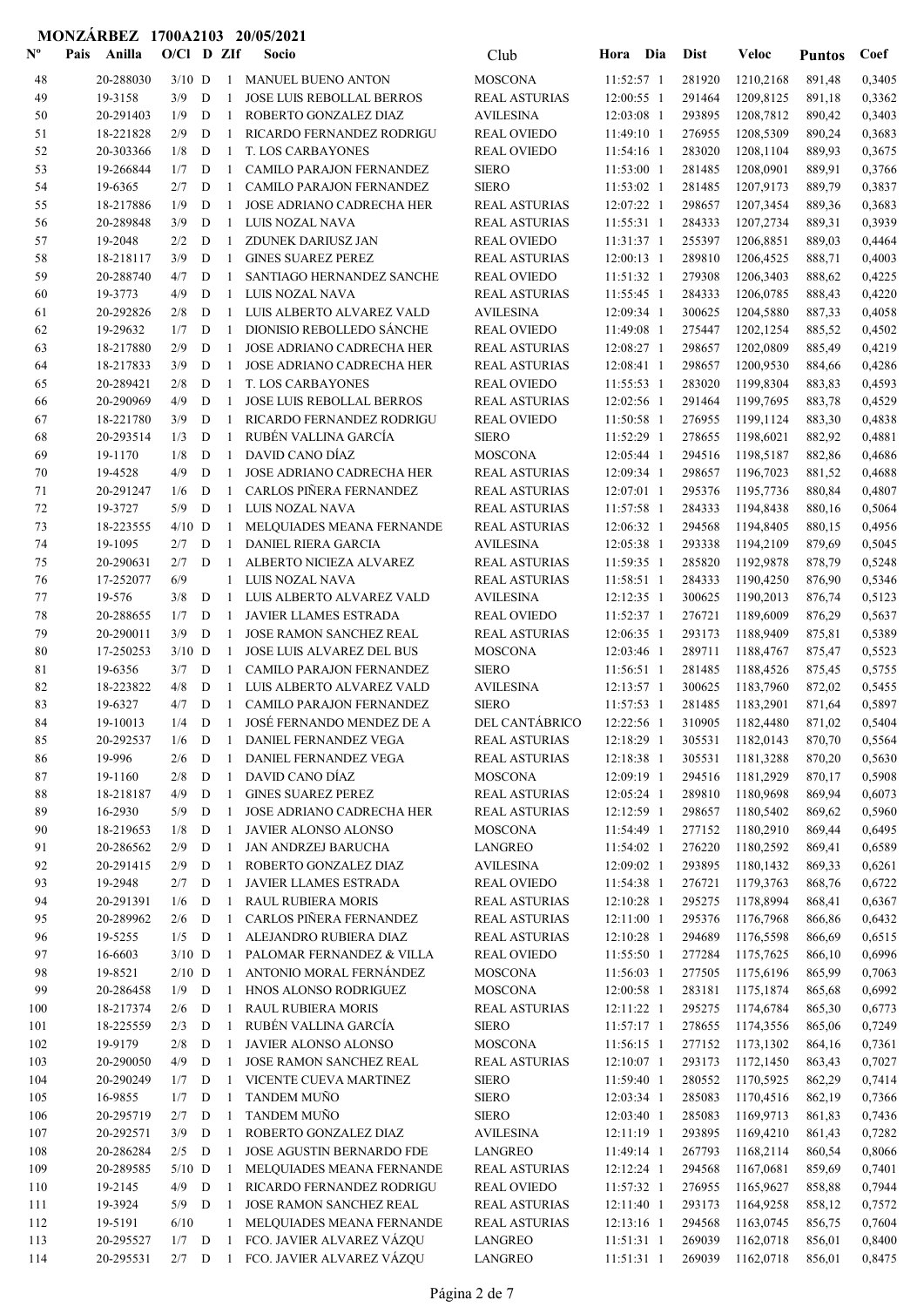| $N^{\rm o}$ | Pais | Anilla              | O/Cl D ZIf |             |                | Socio                                                       | Club                                     | Hora Dia                 | <b>Dist</b>      | Veloc                       | <b>Puntos</b>    | Coef             |
|-------------|------|---------------------|------------|-------------|----------------|-------------------------------------------------------------|------------------------------------------|--------------------------|------------------|-----------------------------|------------------|------------------|
| 115         |      | 17-249826           | 3/8        | D           | -1             | T. LOS CARBAYONES                                           | <b>REAL OVIEDO</b>                       | 12:03:41 1               | 283020           | 1161,4253                   | 855,54           | 0,8127           |
| 116         |      | 20-286529           | 3/9        | D           | -1             | <b>JAN ANDRZEJ BARUCHA</b>                                  | <b>LANGREO</b>                           | 11:58:05 1               | 276220           | 1160,1820                   | 854,62           | 0,8399           |
| 117         |      | 19-1182             | 3/8        | D           | -1             | DAVID CANO DÍAZ                                             | <b>MOSCONA</b>                           | 12:13:54 1               | 294516           | 1159,9685                   | 854,47           | 0,7945           |
| 118         |      | 20-287995           | $4/10$ D   |             | -1             | <b>MANUEL BUENO ANTON</b>                                   | <b>MOSCONA</b>                           | 12:03:07 1               | 281920           | 1159,6079                   | 854,20           | 0,8371           |
| 119         |      | 19-7975             | 2/9        | D           | -1             | HNOS ALONSO RODRIGUEZ                                       | <b>MOSCONA</b>                           | $12:04:13$ 1             | 283181           | 1159,5482                   | 854,16           | 0,8405           |
| 120         |      | 19-7196             | 1/7        | D           | -1             | <b>EMILIO LUIS VENERO MOLLED</b>                            | <b>SIERO</b>                             | 12:03:22 1               | 281866           | 1158,1948                   | 853,16           | 0,8515           |
| 121         |      | 18-221087           | 1/6        | D           | -1             | <b>JAVIER JESUS GARCIA</b>                                  | <b>AVILESINA</b>                         | 12:18:35 1               | 299400           | 1157,8472                   | 852,90           | 0,8083           |
| 122         |      | 20-290742           | 5/9        | D           | $\overline{1}$ | <b>GINES SUAREZ PEREZ</b>                                   | <b>REAL ASTURIAS</b>                     | 12:10:27 1               | 289810           | 1157,1571                   | 852,39           | 0,8419           |
| 123         |      | 19-1431             | 3/7        | D           | -1             | <b>DANIEL RIERA GARCIA</b>                                  | <b>AVILESINA</b>                         | 12:13:39 1               | 293338           | 1156,4676                   | 851,89           | 0,8386           |
| 124         |      | 20-292563           | 4/9        | D           | $\mathbf{1}$   | ROBERTO GONZALEZ DIAZ                                       | <b>AVILESINA</b>                         | 12:14:20 1               | 293895           | 1155,5505                   | 851,21           | 0,8438           |
| 125         |      | 18-216766           | 2/7        | D           | $\mathbf{1}$   | LEÓN LUENGO GARCÍA                                          | <b>REAL ASTURIAS</b>                     | 12:09:53 1               | 288532           | 1154,6668                   | 850,56           | 0,8665           |
| 126         |      | 20-286930           | $3/10$ D   |             | 1              | ANTONIO MORAL FERNÁNDEZ                                     | <b>MOSCONA</b>                           | 12:00:37 1               | 277505           | 1153,3075                   | 849,56           | 0,9081           |
| 127         |      | 19-351              | 1/8        | D           | $\overline{1}$ | PALOMAR PICO FARO                                           | DEL CANTÁBRICO                           | 12:32:51 1               | 314400           | 1152,2815                   | 848,80           | 0,8079           |
| 128         |      | 20-288815           | $4/10$ D   |             | $\mathbf{1}$   | PALOMAR FERNANDEZ & VILLA                                   | <b>REAL OVIEDO</b>                       | 12:00:56 1               | 277284           | 1150,8744                   | 847,77           | 0,9232           |
| 129         |      | 20-286259           | 3/5        | D           | $\mathbf{1}$   | <b>JOSE AGUSTIN BERNARDO FDE</b>                            | <b>LANGREO</b>                           | 11:53:10 1               | 267793           | 1148,5046                   | 846,02           | 0,9634           |
| 130         |      | 20-287503           | 3/8        | D           | -1             | JAVIER ALONSO ALONSO                                        | <b>MOSCONA</b>                           | 12:01:33 1               | 277152           | 1147,3898                   | 845,20           | 0,9381           |
| 131         |      | 18-218441           | $1/10$ D   |             | -1             | DIEGO GONZALEZ FERNANDEZ                                    | DEL CANTÁBRICO                           | 12:35:03 1               | 315580           | 1147,3550                   | 845,17           | 0,8302           |
| 132         |      | 19-3934             | 6/9<br>2/4 |             | 1              | JOSE RAMON SANCHEZ REAL                                     | <b>REAL ASTURIAS</b><br><b>AVILESINA</b> | 12:15:40 1               | 293173           | 1146,7001                   | 844,69           | 0,9005           |
| 133         |      | 19-204<br>19-4565   | 6/9        | D           | -1<br>1        | PALOMAR ARMANDO E HIJOS<br><b>JOSE ADRIANO CADRECHA HER</b> | <b>REAL ASTURIAS</b>                     | 12:22:52 1<br>12:20:35 1 | 301419<br>298657 | 1146,6612<br>1146,1094      | 844,66           | 0,8825<br>0,8974 |
| 134<br>135  |      | 20-291984           | 2/7        | D           | -1             | <b>JUAN JESUS IGLESIAS ALVAR</b>                            | <b>REAL ASTURIAS</b>                     | 12:12:37 1               | 289490           | 1145,9656                   | 844,26           | 0,9327           |
| 136         |      | 20-291564           | 1/7        | D           | $\mathbf{1}$   | <b>RAMON PEREZ ALVAREZ</b>                                  | <b>REAL ASTURIAS</b>                     | 12:17:53 1               | 295476           | 1145,7739                   | 844,15<br>844,01 | 0,9205           |
| 137         |      | 20-286578           | 4/9        | D           | $\mathbf{1}$   | <b>JAN ANDRZEJ BARUCHA</b>                                  | <b>LANGREO</b>                           | $12:01:16$ 1             | 276220           | 1144,8743                   | 843,35           | 0,9920           |
| 138         |      | 19-3671             | 3/7        | D           | 1              | ALBERTO NICIEZA ALVAREZ                                     | <b>REAL ASTURIAS</b>                     | 12:09:59 1               | 285820           | 1143,3562                   | 842,23           | 0,9656           |
| 139         |      | 19-10307            | 1/6        | D           | -1             | MANUEL LOPEZ GOYO                                           | DEL CANTÁBRICO                           | 12:38:59 1               | 318977           | 1143,3550                   | 842,23           | 0,8715           |
| 140         |      | 20-290024           | 7/9        |             | 1              | JOSE RAMON SANCHEZ REAL                                     | <b>REAL ASTURIAS</b>                     | 12:16:25 1               | 293173           | 1143,3461                   | 842,22           | 0,9551           |
| 141         |      | 20-286825           | 1/5        | D           | $\mathbf{1}$   | LEONARDO FERNÁNDEZ RODRÍG                                   | <b>MOSCONA</b>                           | 12:01:39 1               | 275841           | 1141,4898                   | 840,85           | 1,0223           |
| 142         |      | 19-3772             | 7/9        |             | $\mathbf{1}$   | LUIS NOZAL NAVA                                             | <b>REAL ASTURIAS</b>                     | 12:09:08 1               | 284333           | 1141,2885                   | 840,70           | 0,9988           |
| 143         |      | 18-218880           | 2/4        | D           | -1             | JOSÉ FERNANDO MENDEZ DE A                                   | DEL CANTÁBRICO                           | 12:32:37 1               | 310905           | 1140,4475                   | 840,09           | 0,9199           |
| 144         |      | 14-143318           | 2/7        | D           | -1             | SANTIAGO LOPEZ RICO                                         | DEL CANTÁBRICO                           | 12:29:07 1               | 306038           | 1137,1945                   | 837,69           | 0,9411           |
| 145         |      | 19-4071             | 3/7        | D           | -1             | JUAN JESUS IGLESIAS ALVAR                                   | <b>REAL ASTURIAS</b>                     | 12:14:45 1               | 289490           | 1136,3690                   | 837,08           | 1,0018           |
| 146         |      | 19-5140             | 2/5        | D           | -1             | ALEJANDRO RUBIERA DIAZ                                      | <b>REAL ASTURIAS</b>                     | 12:19:30 1               | 294689           | 1135,6031                   | 836,52           | 0,9909           |
| 147         |      | 19-304              | 3/4        | D           | -1             | PALOMAR ARMANDO E HIJOS                                     | <b>AVILESINA</b>                         | 12:25:36 1               | 301419           | 1134,8607                   | 835,97           | 0,9754           |
| 148         |      | 19-2120             | 5/9        | D           | $\mathbf{1}$   | RICARDO FERNANDEZ RODRIGU                                   | <b>REAL OVIEDO</b>                       | 12:04:22 1               | 276955           | 1133,3583                   | 834,86           | 1,0688           |
| 149         |      | 20-288878           | $5/10$ D   |             | -1             | PALOMAR FERNANDEZ & VILLA                                   | <b>REAL OVIEDO</b>                       | $12:04:44$ 1             | 277284           | 1133,0046                   | 834,60           | 1,0747           |
| 150         |      | 19-1166             | 4/8        | D           | $\overline{1}$ | DAVID CANO DÍAZ                                             | <b>MOSCONA</b>                           | 12:19:57 1               | 294516           | 1132,9717                   | 834,58           | 1,0186           |
| 151         |      | 20-295564           | 3/7        | D           |                | 1 FCO. JAVIER ALVAREZ VÁZQU                                 | <b>LANGREO</b>                           | 11:57:39 1               | 269039           | 1132,0808                   | 833,92           | 1,1225           |
| 152         |      | 16-6357             |            |             |                | 2/7 D 1 DIONISIO REBOLLEDO SÁNCHE                           | REAL OVIEDO                              |                          |                  | 12:03:51 1 275447 1129,5756 | 832,08           | 1,1037           |
| 153         |      | 19-938              | 5/9        | D           | -1             | ROBERTO GONZALEZ DIAZ                                       | <b>AVILESINA</b>                         | 12:20:16 1               | 293895           | 1129,2072                   | 831,81           | 1,0412           |
| 154         |      | 19-7207             | 2/7        | D           | -1             | EMILIO LUIS VENERO MOLLED                                   | <b>SIERO</b>                             | 12:10:00 1               | 281866           | 1127,4640                   | 830,52           | 1,0927           |
| 155         |      | 20-291230           | 3/6        | D           | -1             | CARLOS PIÑERA FERNANDEZ                                     | <b>REAL ASTURIAS</b>                     | $12:22:05$ 1             | 295376           | 1127,0308                   | 830,20           | 1,0495           |
| 156         |      | 20-295274           | 1/7        | D           | -1             | <b>JORGE GARCÍA CORTE</b>                                   | <b>LANGREO</b>                           | 11:54:07 1               | 263685           | 1126,2974                   | 829,66           | 1,1832           |
| 157         |      | 18-223598           | 6/9        |             | 1              | <b>GINES SUAREZ PEREZ</b>                                   | <b>REAL ASTURIAS</b>                     | 12:17:33 1               | 289810           | 1125,2572                   | 828,90           | 1,0835           |
| 158         |      | 20-303358           | 4/8        | $\mathbf D$ | -1             | T. LOS CARBAYONES                                           | <b>REAL OVIEDO</b>                       | $12:11:37$ 1             | 283020           | 1124,8063                   | 828,56           | 1,1165           |
| 159         |      | 20-294682           | 3/7        | D           | -1             | EMILIO LUIS VENERO MOLLED                                   | <b>SIERO</b>                             | 12:10:39 1               | 281866           | 1124,5402                   | 828,37           | 1,1282           |
| 160         |      | 19-4433             | 1/3        | D           | -1             | <b>TAMDEN GMC</b>                                           | <b>REAL ASTURIAS</b>                     | 12:26:36 1               | 299085           | 1121,8492                   | 826,38           | 1,0699           |
| 161         |      | 18-223207           | 1/7        | D           | -1             | ISIDRO FERNANDEZ FERNANDE                                   | <b>MOSCONA</b>                           | $12:13:38$ 1             | 284264           | 1120,7675                   | 825,59           | 1,1327           |
| 162         |      | 19-3475             | 7/9        |             | 1              | <b>GINES SUAREZ PEREZ</b>                                   | <b>REAL ASTURIAS</b>                     | 12:19:16 1               | 289810           | 1117,8066                   | 823,41           | 1,1180           |
| 163         |      | 19-7228<br>19-10338 | 4/7        | D           | -1<br>-1       | EMILIO LUIS VENERO MOLLED<br>MANUEL LOPEZ GOYO              | <b>SIERO</b><br>DEL CANTÁBRICO           | 12:12:18 1               | 281866<br>318977 | 1117,1859                   | 822,95           | 1,1566           |
| 164<br>165  |      | 20-288697           | 2/6<br>3/7 | D<br>D      | -1             | JAVIER LLAMES ESTRADA                                       | <b>REAL OVIEDO</b>                       | 12:45:32 1<br>12:07:44 1 | 276721           | 1117,1270<br>1117,0116      | 822,91<br>822,82 | 1,0283<br>1,1925 |
| 166         |      | 20-296065           | 3/6        | D           | -1             | MANUEL LOPEZ GOYO                                           | DEL CANTÁBRICO                           | 12:45:39 1               | 318977           | 1116,6708                   | 822,57           | 1,0408           |
| 167         |      | 19-8634             | $4/10$ D   |             | -1             | ANTONIO MORAL FERNÁNDEZ                                     | <b>MOSCONA</b>                           | 12:08:53 1               | 277505           | 1115,0003                   | 821,34           | 1,2036           |
| 168         |      | 19-7723             | $4/10$ D   |             | -1             | JOSE LUIS ALVAREZ DEL BUS                                   | <b>MOSCONA</b>                           | 12:19:58 1               | 289711           | 1114,4160                   | 820,91           | 1,1598           |
| 169         |      | 19-4696             | 1/6        | D           | -1             | FERNANDO LOREDO PIÑERA                                      | <b>REAL ASTURIAS</b>                     | 12:25:36 1               | 295601           | 1112,9556                   | 819,83           | 1,1434           |
| 170         |      | 20-18322            | 5/8        | D           | -1             | T. LOS CARBAYONES                                           | <b>REAL OVIEDO</b>                       | 12:14:29 1               | 283020           | 1112,1357                   | 819,23           | 1,2013           |
| 171         |      | 18-221887           | 6/9        |             | 1              | RICARDO FERNANDEZ RODRIGU                                   | <b>REAL OVIEDO</b>                       | 12:09:05 1               | 276955           | 1111,8970                   | 819,05           | 1,2349           |
| 172         |      | 19-7994             | 3/9        | D           | -1             | HNOS ALONSO RODRIGUEZ                                       | <b>MOSCONA</b>                           | 12:15:04 1               | 283181           | 1110,2235                   | 817,82           | 1,2148           |
| 173         |      | 19-946              | 6/9        |             | 1              | ROBERTO GONZALEZ DIAZ                                       | <b>AVILESINA</b>                         | 12:25:01 1               | 293895           | 1108,9680                   | 816,90           | 1,1773           |
| 174         |      | 18-224333           | 7/9        |             | 1              | ROBERTO GONZALEZ DIAZ                                       | <b>AVILESINA</b>                         | 12:26:12 1               | 293895           | 1104,0383                   | 813,26           | 1,1841           |
| 175         |      | 20-296069           | 4/6        | D           | -1             | MANUEL LOPEZ GOYO                                           | DEL CANTÁBRICO                           | 12:48:56 1               | 318977           | 1103,9813                   | 813,22           | 1,0973           |
| 176         |      | 19-1094             | 4/7        | D           | -1             | DANIEL RIERA GARCIA                                         | <b>AVILESINA</b>                         | 12:25:46 1               | 293338           | 1103,7426                   | 813,05           | 1,2000           |
| 177         |      | 18-222279           | 1/4        | D           | -1             | ROBERTO ALVAREZ TAMARGO                                     | <b>REAL OVIEDO</b>                       | $12:20:43$ 1             | 287650           | 1103,3050                   | 812,72           | 1,2307           |
| 178         |      | 19-6798             | 2/7        | D           | -1             | <b>JORGE GARCÍA CORTE</b>                                   | <b>LANGREO</b>                           | 11:59:19 1               | 263685           | 1101,8246                   | 811,63           | 1,3501           |
| 179         |      | 19-2574             | 3/7        | D           | -1             | DIONISIO REBOLLEDO SÁNCHE                                   | <b>REAL OVIEDO</b>                       | 12:10:00 1               | 275447           | 1101,7880                   | 811,61           | 1,2997           |
| 180         |      | 20-296213           | $2/10$ D   |             | -1             | DIEGO GONZALEZ FERNANDEZ                                    | DEL CANTÁBRICO                           | 12:46:53 1               | 315580           | 1100,0290                   | 810,31           | 1,1408           |
| 181         |      | 18-263120           | 8/9        |             | -1             | <b>GINES SUAREZ PEREZ</b>                                   | <b>REAL ASTURIAS</b>                     | 12:23:52 1               | 289810           | 1098,3199                   | 809,05           | 1,2491           |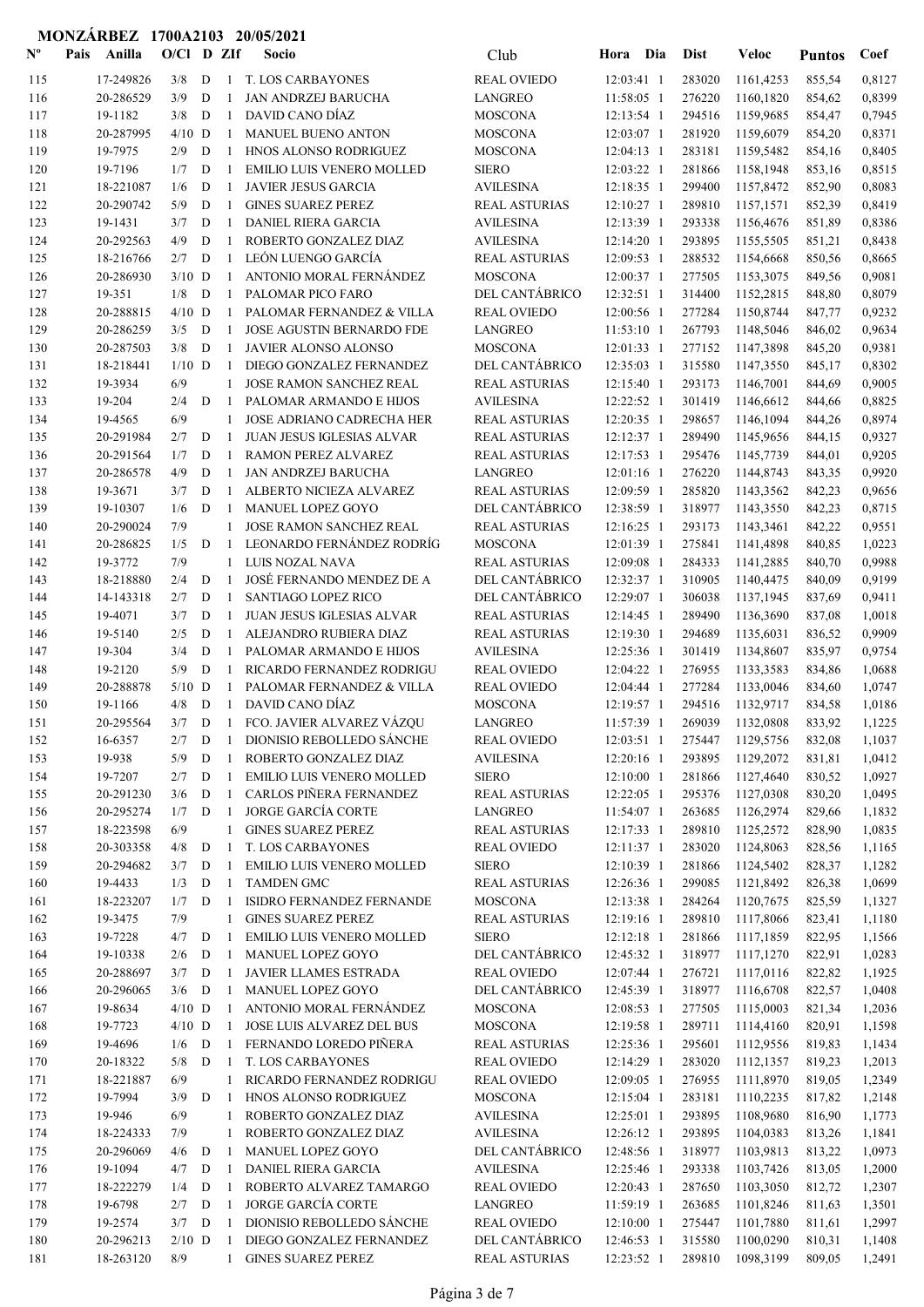| $\mathbf{N}^{\mathbf{o}}$ | Pais | Anilla                 | $O/CI$ D ZIf     |             |              | Socio                                                      | Club                                        | Hora Dia                 | <b>Dist</b>      | Veloc                  | <b>Puntos</b>    | Coef             |
|---------------------------|------|------------------------|------------------|-------------|--------------|------------------------------------------------------------|---------------------------------------------|--------------------------|------------------|------------------------|------------------|------------------|
| 182                       |      | 19-5036                | 5/7              | D           | 1            | CAMILO PARAJON FERNANDEZ                                   | <b>SIERO</b>                                | 12:16:31 1               | 281485           | 1097,3361              | 808,33           | 1,2931           |
| 183                       |      | 20-291253              | 4/6              | D           | -1           | CARLOS PIÑERA FERNANDEZ                                    | <b>REAL ASTURIAS</b>                        | 12:29:34 1               | 295376           | 1095,7438              | 807,16           | 1,2391           |
| 184                       |      | 19-1163                | 5/8              | D           | -1           | DAVID CANO DÍAZ                                            | <b>MOSCONA</b>                              | 12:29:01 1               | 294516           | 1094,7872              | 806,45           | 1,2495           |
| 185                       |      | 19-3901                | 8/9              |             | $\mathbf{1}$ | <b>JOSE RAMON SANCHEZ REAL</b>                             | <b>REAL ASTURIAS</b>                        | 12:28:02 1               | 293173           | 1093,7931              | 805,72           | 1,2621           |
| 186                       |      | 19-4151                | 5/9              | D           | $\mathbf{1}$ | <b>JOSE LUIS REBOLLAL BERROS</b>                           | <b>REAL ASTURIAS</b>                        | 12:26:39 1               | 291464           | 1093,0583              | 805,18           | 1,2763           |
| 187                       |      | 17-247492              | 2/7              | D           | -1           | ISIDRO FERNANDEZ FERNANDE                                  | <b>MOSCONA</b>                              | 12:20:05 1               | 284264           | 1092,9728              | 805,11           | 1,3157           |
| 188                       |      | 19-1169                | 6/8              |             | 1            | DAVID CANO DÍAZ                                            | <b>MOSCONA</b>                              | 12:29:33 1               | 294516           | 1092,6210              | 804,85           | 1,2767           |
| 189                       |      | 17-252033              | 8/9              |             | 1            | LUIS NOZAL NAVA                                            | <b>REAL ASTURIAS</b>                        | 12:20:16 1               | 284333           | 1092,4680              | 804,74           | 1,3294           |
| 190<br>191                |      | 20-295914<br>19-2816   | 3/7<br>5/7       | D<br>D      | -1<br>-1     | <b>SANTIAGO LOPEZ RICO</b><br>SANTIAGO HERNANDEZ SANCHE    | <b>DEL CANTÁBRICO</b><br><b>REAL OVIEDO</b> | 12:40:27 1<br>12:16:22 1 | 306038<br>279308 | 1091,2391<br>1089,4864 | 803,84           | 1,2417<br>1,3677 |
| 192                       |      | 20-295713              | 3/7              | D           | $\mathbf{1}$ | TANDEM MUÑO                                                | <b>SIERO</b>                                | 12:21:49 1               | 285083           | 1088,8650              | 802,55<br>802,09 | 1,3470           |
| 193                       |      | 20-289575              | 7/10             |             | 1            | MELQUIADES MEANA FERNANDE                                  | <b>REAL ASTURIAS</b>                        | 12:30:37 1               | 294568           | 1088,5065              | 801,82           | 1,3104           |
| 194                       |      | 19-7909                | 4/9              | D           | -1           | HNOS ALONSO RODRIGUEZ                                      | <b>MOSCONA</b>                              | 12:20:17 1               | 283181           | 1087,9721              | 801,43           | 1,3701           |
| 195                       |      | 19-7782                | $5/10$ D         |             | 1            | <b>JOSE LUIS ALVAREZ DEL BUS</b>                           | <b>MOSCONA</b>                              | 12:26:18 1               | 289711           | 1087,9121              | 801,39           | 1,3462           |
| 196                       |      | 19-9773                | 5/9              | D           | -1           | JAN ANDRZEJ BARUCHA                                        | <b>LANGREO</b>                              | 12:14:24 1               | 276220           | 1085,7704              | 799,81           | 1,4192           |
| 197                       |      | 20-290927              | 6/9              |             | $\mathbf{1}$ | JOSE LUIS REBOLLAL BERROS                                  | <b>REAL ASTURIAS</b>                        | 12:28:34 1               | 291464           | 1085,2575              | 799,43           | 1,3518           |
| 198                       |      | 17-254986              | 4/5              | D           | -1           | <b>JOSE AGUSTIN BERNARDO FDE</b>                           | <b>LANGREO</b>                              | 12:06:52 1               | 267793           | 1084,7678              | 799,07           | 1,4788           |
| 199                       |      | 20-295907              | 4/7              | D           | -1           | <b>SANTIAGO LOPEZ RICO</b>                                 | DEL CANTÁBRICO                              | 12:42:12 1               | 306038           | 1084,4720              | 798,85           | 1,3005           |
| 200                       |      | 19-10523               | $3/10$ D         |             | 1            | DIEGO GONZALEZ FERNANDEZ                                   | DEL CANTÁBRICO                              | 12:51:52 1               | 315580           | 1081,2471              | 796,48           | 1,2675           |
| 201                       |      | 20-296235              | $4/10$ D         |             | -1           | DIEGO GONZALEZ FERNANDEZ                                   | DEL CANTÁBRICO                              | 12:51:59 1               | 315580           | 1080,8151              | 796,16           | 1,2738           |
| 202                       |      | 17-252732              | 8/10             |             | 1            | MELQUIADES MEANA FERNANDE                                  | <b>REAL ASTURIAS</b>                        | 12:32:58 1               | 294568           | 1079,1354              | 794,92           | 1,3715           |
| 203                       |      | 18-221721              | 7/9              |             | 1            | RICARDO FERNANDEZ RODRIGU                                  | <b>REAL OVIEDO</b>                          | 12:16:47 1               | 276955           | 1078,5552              | 794,49           | 1,4659           |
| 204                       |      | 20-294807              | 4/7              | D           | -1           | <b>TANDEM MUNO</b>                                         | <b>SIERO</b>                                | 12:24:27 1               | 285083           | 1078,0223              | 794,10           | 1,4312           |
| 205                       |      | 20-295605              | 4/7              | D           | 1            | FCO. JAVIER ALVAREZ VÁZQU                                  | <b>LANGREO</b>                              | 12:09:42 1               | 269039           | 1077,4489              | 793,68           | 1,5239           |
| 206                       |      | 19-1100                | 5/7              | D           | -1           | <b>DANIEL RIERA GARCIA</b>                                 | <b>AVILESINA</b>                            | 12:32:36 1               | 293338           | 1076,0748              | 792,67           | 1,4045           |
| 207                       |      | 20-295904              | 5/7              | D           | 1            | <b>SANTIAGO LOPEZ RICO</b>                                 | DEL CANTÁBRICO                              | 12:45:23 1               | 306038           | 1072,3752              | 789,94           | 1,3528           |
| 208                       |      | 19-642                 | 5/8              | D           | $\mathbf{1}$ | LUIS ALBERTO ALVAREZ VALD                                  | <b>AVILESINA</b>                            | 12:40:23 1               | 300625           | 1072,1928              | 789,81           | 1,3838           |
| 209                       |      | 18-219744              | 3/7              | D           | $\mathbf{1}$ | ISIDRO FERNANDEZ FERNANDE                                  | <b>MOSCONA</b>                              | 12:25:30 1               | 284264           | 1070,6742              | 788,69           | 1,4705           |
| 210<br>211                |      | 19-10135<br>20-288676  | 6/7<br>4/7       | D           | 1<br>1       | <b>SANTIAGO LOPEZ RICO</b><br><b>JAVIER LLAMES ESTRADA</b> | DEL CANTÁBRICO<br><b>REAL OVIEDO</b>        | 12:45:57 1<br>12:18:39 1 | 306038<br>276721 | 1070,2500              | 788,38           | 1,3724           |
| 212                       |      | 19-350                 | 2/8              | D           | 1            | PALOMAR PICO FARO                                          | DEL CANTÁBRICO                              | 12:54:18 1               | 314400           | 1069,8666<br>1068,2977 | 788,09<br>786,94 | 1,5250<br>1,3486 |
| 213                       |      | 19-58                  | 6/8              |             | $\mathbf{1}$ | LUIS ALBERTO ALVAREZ VALD                                  | <b>AVILESINA</b>                            | 12:41:42 1               | 300625           | 1067,1814              | 786,11           | 1,4170           |
| 214                       |      | 19-10236               | 1/8              | D           | -1           | NOELIA GONZALEZ PEREZ                                      | DEL CANTÁBRICO                              | 12:55:39 1               | 315476           | 1067,0590              | 786,02           | 1,3567           |
| 215                       |      | 20-290166              | 3/7              | D           | 1            | LEÓN LUENGO GARCÍA                                         | <b>REAL ASTURIAS</b>                        | 12:31:23 1               | 288532           | 1063,1898              | 783,17           | 1,4903           |
| 216                       |      | 18-219818              | 5/9              | D           | $\mathbf{1}$ | HNOS ALONSO RODRIGUEZ                                      | <b>MOSCONA</b>                              | 12:26:43 1               | 283181           | 1061,7297              | 782,10           | 1,5255           |
| 217                       |      | 19-7687                | 6/10             |             | 1            | <b>JOSE LUIS ALVAREZ DEL BUS</b>                           | <b>MOSCONA</b>                              | 12:33:14 1               | 289711           | 1060,3062              | 781,05           | 1,4980           |
| 218                       |      | 19-7772                | 7/10             |             | 1            | <b>JOSE LUIS ALVAREZ DEL BUS</b>                           | <b>MOSCONA</b>                              | 12:33:22 1               | 289711           | 1059,7891              | 780,67           | 1,5049           |
| 219                       |      | 19-5239                | $9/10$           |             |              | MELQUIADES MEANA FERNANDE                                  | REAL ASTURIAS                               | 12:38:32 1               |                  | 294568 1057,5682       | 779,03           | 1,4869           |
| 220                       |      | 20-288806              | 6/10             |             | 1            | PALOMAR FERNANDEZ & VILLA                                  | <b>REAL OVIEDO</b>                          | $12:22:34$ 1             | 277284           | 1056,0518              | 777,92           | 1,5868           |
| 221                       |      | 19-4744                | $3/6$ D          |             | -1           | <b>RAUL RUBIERA MORIS</b>                                  | <b>REAL ASTURIAS</b>                        | 12:40:15 1               | 295275           | 1053,6128              | 776,12           | 1,4969           |
| 222                       |      | 20-287814              | $3/10$ D         |             | -1           | JOSE LUIS PEREZ GARCIA                                     | <b>MOSCONA</b>                              | 12:27:57 1               | 282282           | 1053,4876              | 776,03           | 1,5729           |
| 223                       |      | 18-220599              | $4/10$ D         |             | -1           | JOSE LUIS PEREZ GARCIA                                     | <b>MOSCONA</b>                              | $12:28:03$ 1             | 282282           | 1053,0946              | 775,74           | 1,5800           |
| 224                       |      | 19-1192                | 7/8              |             | 1            | DAVID CANO DÍAZ                                            | <b>MOSCONA</b>                              | 12:39:41 1               | 294516           | 1053,0338              | 775,69           | 1,5211           |
| 225                       |      | 19-345                 | 3/8              | ${\bf D}$   | -1           | PALOMAR PICO FARO                                          | DEL CANTÁBRICO                              | 12:58:58 1               | 314400           | 1051,6223              | 774,65           | 1,4313           |
| 226                       |      | 19-3157                | 7/9<br>$5/10$ D  |             | 1            | <b>JOSE LUIS REBOLLAL BERROS</b>                           | <b>REAL ASTURIAS</b>                        | 12:37:16 1               | 291464           | 1051,2046              | 774,35           | 1,5508           |
| 227<br>228                |      | 20-296268<br>18-218156 | 9/9              |             | -1<br>1      | DIEGO GONZALEZ FERNANDEZ<br><b>GINES SUAREZ PEREZ</b>      | DEL CANTÁBRICO<br><b>REAL ASTURIAS</b>      | 13:00:30 1<br>12:35:59 1 | 315580<br>289810 | 1050,1830<br>1050,0996 | 773,59<br>773,53 | 1,4386<br>1,5734 |
| 229                       |      | 17-253370              | 2/6              | D           | 1            | FERNANDO LOREDO PIÑERA                                     | <b>REAL ASTURIAS</b>                        | 12:42:01 1               | 295601           | 1048,1685              | 772,11           | 1,5494           |
| 230                       |      | 20-292317              | 1/4              | D           | -1           | JORJE DOMINGO GARCIA RODR                                  | <b>AVILESINA</b>                            | 12:45:46 1               | 298580           | 1044,8384              | 769,66           | 1,5406           |
| 231                       |      | 19-1241                | 6/8              |             | $\mathbf{1}$ | T. LOS CARBAYONES                                          | <b>REAL OVIEDO</b>                          | 12:31:05 1               | 283020           | 1044,0332              | 769,06           | 1,6324           |
| 232                       |      | 19-4603                | 3/6              | $\mathbf D$ | $\mathbf{1}$ | FERNANDO LOREDO PIÑERA                                     | <b>REAL ASTURIAS</b>                        | 12:43:10 1               | 295601           | 1043,9117              | 768,97           | 1,5697           |
| 233                       |      | 13-131015              | 4/7              | D           | -1           | DIONISIO REBOLLEDO SÁNCHE                                  | <b>REAL OVIEDO</b>                          | 12:24:16 1               | 275447           | 1042,3070              | 767,79           | 1,6918           |
| 234                       |      | 20-289231              | 7/8              |             | $\mathbf{1}$ | T. LOS CARBAYONES                                          | <b>REAL OVIEDO</b>                          | 12:32:23 1               | 283020           | 1039,0504              | 765,39           | 1,6536           |
| 235                       |      | 19-6333                | 6/7              |             | 1            | CAMILO PARAJON FERNANDEZ                                   | <b>SIERO</b>                                | 12:31:06 1               | 281485           | 1038,3069              | 764,85           | 1,6697           |
| 236                       |      | 20-290151              | 4/7              | D           | -1           | LEÓN LUENGO GARCÍA                                         | <b>REAL ASTURIAS</b>                        | 12:38:27 1               | 288532           | 1036,2076              | 763,30           | 1,6359           |
| 237                       |      | 20-293968              | 1/5              | D           | 1            | JOSE BALBINO POSADA GONZA                                  | <b>SIERO</b>                                | 12:31:32 1               | 280519           | 1033,0923              | 761,00           | 1,6897           |
| 238                       |      | 19-5291                | 3/5              | D           | 1            | ALEJANDRO RUBIERA DIAZ                                     | <b>REAL ASTURIAS</b>                        | 12:45:49 1               | 294689           | 1031,0420              | 759,49           | 1,6153           |
| 239                       |      | 19-5250                | 4/5              | D           | -1           | ALEJANDRO RUBIERA DIAZ                                     | <b>REAL ASTURIAS</b>                        | 12:45:56 1               | 294689           | 1030,6214              | 759,18           | 1,6220           |
| 240                       |      | 20-303320              | 8/8              |             | 1            | T. LOS CARBAYONES                                          | <b>REAL OVIEDO</b>                          | 12:35:23 1               | 283020           | 1027,7310              | 757,05           | 1,6960           |
| 241                       |      | 15-17657               | 5/7              | D           | $\mathbf{1}$ | <b>TANDEM MUÑO</b>                                         | <b>SIERO</b>                                | 12:37:41 1               | 285083           | 1026,6479              | 756,26           | 1,6907           |
| 242                       |      | 20-292406              | 4/8              | D           | -1           | PALOMAR PICO FARO                                          | DEL CANTÁBRICO                              | 13:06:18 1               | 314400           | 1026,4447              | 756,11           | 1,5394           |
| 243                       |      | 20-15049               | 6/10             |             | 1            | DIEGO GONZALEZ FERNANDEZ                                   | DEL CANTÁBRICO                              | 13:07:47 1               | 315580           | 1025,3317              | 755,29           | 1,5400           |
| 244                       |      | 20-296271<br>20-287890 | 7/10<br>$5/10$ D |             | 1<br>-1      | DIEGO GONZALEZ FERNANDEZ<br>JOSE LUIS PEREZ GARCIA         | DEL CANTÁBRICO<br><b>MOSCONA</b>            | 13:08:15 1<br>12:36:20 1 | 315580<br>282282 | 1023,7794<br>1021,5271 | 754,14           | 1,5464           |
| 245<br>246                |      | 20-288634              | 5/7              | D           | -1           | JAVIER LLAMES ESTRADA                                      | <b>REAL OVIEDO</b>                          | 12:31:05 1               | 276721           | 1020,7968              | 752,48<br>751,95 | 1,7359<br>1,7780 |
| 247                       |      | 19-150926              | 3/6              | D           | 1            | DANIEL FERNANDEZ VEGA                                      | <b>REAL ASTURIAS</b>                        | 12:59:29 1               | 305531           | 1020,1937              | 751,50           | 1,6169           |
| 248                       |      | 19-2607                | 3/8              | D           | $\mathbf{1}$ | JUAN JESÚS BOBES MIRANDA                                   | <b>REAL OVIEDO</b>                          | 12:34:05 1               | 279614           | 1020,1788              | 751,49           | 1,7739           |
|                           |      |                        |                  |             |              |                                                            |                                             |                          |                  |                        |                  |                  |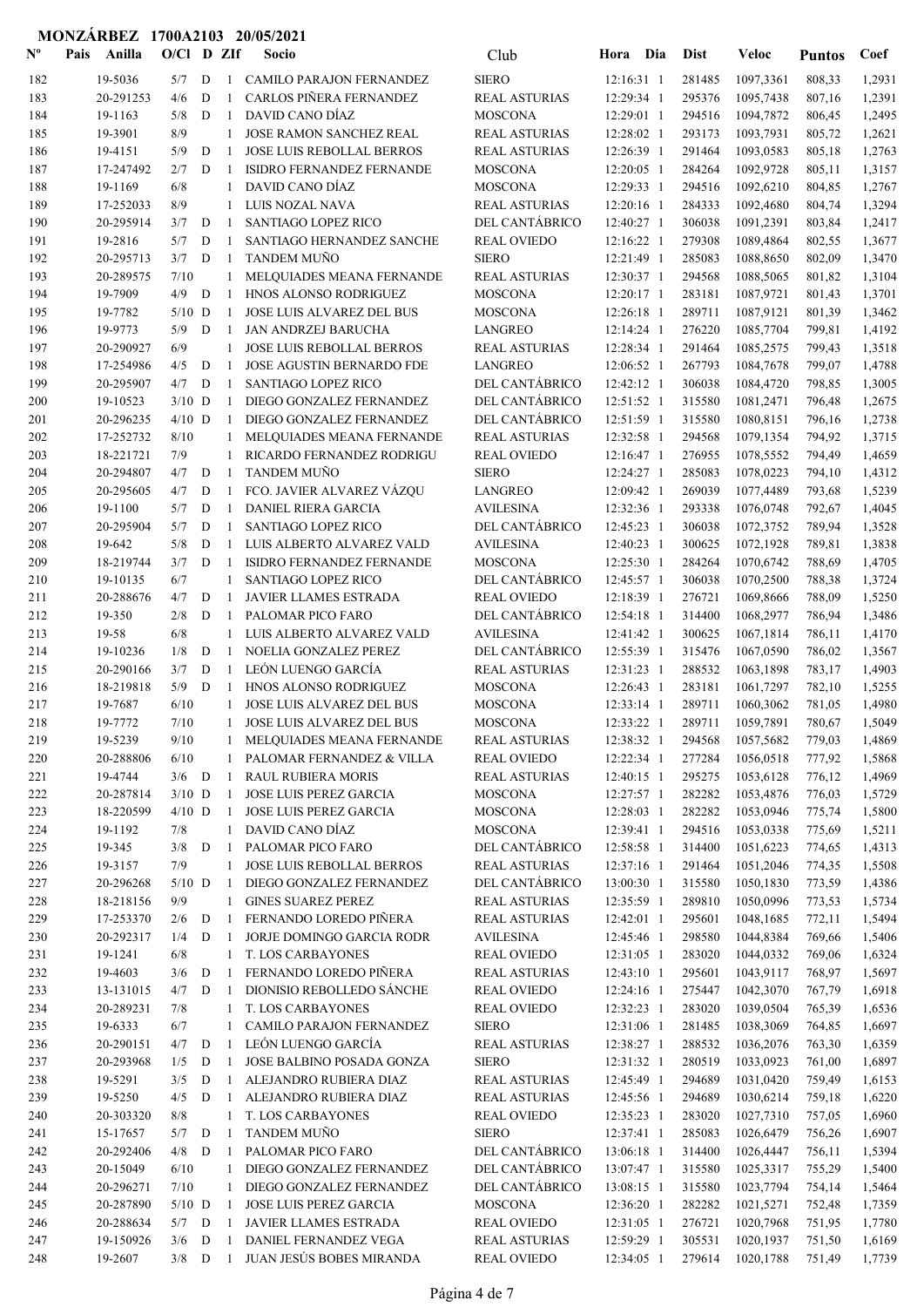| $\mathbf{N}^{\mathbf{o}}$ | Pais | Anilla                 | $O/C1$ D ZIf     |        |                     | Socio                                                    | Club                                     | Hora                     | Dia | <b>Dist</b>      | Veloc                 | <b>Puntos</b>    | Coef             |
|---------------------------|------|------------------------|------------------|--------|---------------------|----------------------------------------------------------|------------------------------------------|--------------------------|-----|------------------|-----------------------|------------------|------------------|
| 249                       |      | 18-224309              | 8/9              |        | $\mathbf{1}$        | ROBERTO GONZALEZ DIAZ                                    | <b>AVILESINA</b>                         | 12:49:56 1               |     | 293895           | 1013,6641             | 746,69           | 1,6945           |
| 250                       |      | 19-10552               | 8/10             |        | 1                   | DIEGO GONZALEZ FERNANDEZ                                 | DEL CANTÁBRICO                           | 13:11:40 1               |     | 315580           | 1012,5561             | 745,88           | 1,5844           |
| 251                       |      | 20-295525              | $5/7$ D          |        | -1                  | FCO. JAVIER ALVAREZ VÁZQU                                | <b>LANGREO</b>                           | 12:26:23 1               |     | 269039           | 1009,9693             | 743,97           | 1,8659           |
| 252                       |      | 20-293687              | 2/5              | D      | -1                  | JOSE BALBINO POSADA GONZA                                | <b>SIERO</b>                             | 12:37:54 1               |     | 280519           | 1009,4243             | 743,57           | 1,7967           |
| 253                       |      | 19-2508                | 2/4              | D      | $\mathbf{1}$        | ROBERTO ALVAREZ TAMARGO                                  | <b>REAL OVIEDO</b>                       | 12:45:21 1               |     | 287650           | 1008,0603             | 742,56           | 1,7591           |
| 254                       |      | 19-3074                | 1/1              | D      | $\mathbf{1}$        | <b>JOSE LUIS GAMBRA MAGUREGU</b>                         | <b>REAL ASTURIAS</b>                     | 12:45:13 1               |     | 286993           | 1006,2280             | 741,21           | 1,7701           |
| 255                       |      | 19-8219                | 6/9              |        | 1                   | <b>JAN ANDRZEJ BARUCHA</b>                               | <b>LANGREO</b>                           | 12:35:21 1               |     | 276220           | 1003,1596             | 738,95           | 1,8464           |
| 256                       |      | 20-288781              | 7/10             |        |                     | PALOMAR FERNANDEZ & VILLA                                | <b>REAL OVIEDO</b>                       | 12:36:30 1<br>13:14:46 1 |     | 277284           | 1002,8354             | 738,72           | 1,8465           |
| 257<br>258                |      | 20-296227<br>20-295535 | 9/10<br>6/7      |        | 1<br>1              | DIEGO GONZALEZ FERNANDEZ<br>FCO. JAVIER ALVAREZ VÁZQU    | DEL CANTÁBRICO<br><b>LANGREO</b>         | 12:29:34 1               |     | 315580<br>269039 | 1002,5839<br>998,0425 | 738,53<br>735,19 | 1,6287<br>1,9179 |
| 259                       |      | 20-303014              | 5/7              | D      | -1                  | <b>GHEORGHE ROSU</b>                                     | <b>REAL ASTURIAS</b>                     | 12:58:35 1               |     | 297729           | 997,1387              | 734,52           | 1,7398           |
| 260                       |      | 19-9450                | 6/10             |        | $\mathbf{1}$        | JOSE LUIS PEREZ GARCIA                                   | <b>MOSCONA</b>                           | 12:44:08 1               |     | 282282           | 993,4843              | 731,83           | 1,8421           |
| 261                       |      | 19-7556                | 5/5              | D      | -1                  | <b>JOSE AGUSTIN BERNARDO FDE</b>                         | <b>LANGREO</b>                           | 12:29:43 1               |     | 267793           | 992,8678              | 731,37           | 1,9493           |
| 262                       |      | 18-219240              | 8/10             |        | 1                   | JOSE LUIS ALVAREZ DEL BUS                                | <b>MOSCONA</b>                           | 12:51:48 1               |     | 289711           | 992,8410              | 731,35           | 1,8087           |
| 263                       |      | 20-285908              | 4/7              | D      | -1                  | ISIDRO FERNANDEZ FERNANDE                                | <b>MOSCONA</b>                           | 12:46:56 1               |     | 284264           | 990,6970              | 729,77           | 1,8504           |
| 264                       |      | 18-221953              | 8/9              |        | 1                   | RICARDO FERNANDEZ RODRIGU                                | <b>REAL OVIEDO</b>                       | 12:41:54 1               |     | 276955           | 982,4583              | 723,71           | 1,9064           |
| 265                       |      | 19-4049                | 4/7              | D      | $\overline{1}$      | JUAN JESUS IGLESIAS ALVAR                                | <b>REAL ASTURIAS</b>                     | 12:54:46 1               |     | 289490           | 982,0988              | 723,44           | 1,8308           |
| 266                       |      | 19-4055                | 5/7              | D      | $\mathbf{1}$        | <b>JUAN JESUS IGLESIAS ALVAR</b>                         | <b>REAL ASTURIAS</b>                     | 12:54:48 1               |     | 289490           | 981,9878              | 723,36           | 1,8377           |
| 267                       |      | 20-303023              | 6/7              |        | 1                   | <b>GHEORGHE ROSU</b>                                     | <b>REAL ASTURIAS</b>                     | 13:05:24 1               |     | 297729           | 974,8821              | 718,12           | 1,7936           |
| 268                       |      | 18-221472              | 6/7              |        | 1                   | SANTIAGO HERNANDEZ SANCHE                                | <b>REAL OVIEDO</b>                       | 12:46:41 1               |     | 279308           | 974,2736              | 717,68           | 1,9190           |
| 269<br>270                |      | 19-7300<br>19-9763     | 1/5<br>7/9       | D      | $\overline{1}$<br>1 | <b>AGUSTIN FERNANDEZ RODRGUE</b><br>JAN ANDRZEJ BARUCHA  | <b>LANGREO</b><br>LANGREO                | 12:35:36 1<br>12:44:26 1 |     | 267839<br>276220 | 971,8396<br>971,1239  | 715,88<br>715,36 | 2,0087<br>1,9550 |
| 271                       |      | 20-287727              | 4/8              | D      | -1                  | JAVIER ALONSO ALONSO                                     | <b>MOSCONA</b>                           | 12:45:35 1               |     | 277152           | 970,4768              | 714,88           | 1,9556           |
| 272                       |      | 20-293601              | 2/7              | D      | 1                   | VICENTE CUEVA MARTINEZ                                   | <b>SIERO</b>                             | 12:49:56 1               |     | 280552           | 967,6431              | 712,79           | 1,9390           |
| 273                       |      | 16-3267                | 4/6              | D      | -1                  | DANIEL FERNANDEZ VEGA                                    | <b>REAL ASTURIAS</b>                     | $13:16:41$ 1             |     | 305531           | 964,7840              | 710,69           | 1,7871           |
| 274                       |      | 19-5085                | 2/7              | D      | -1                  | RAMON PEREZ ALVAREZ                                      | <b>REAL ASTURIAS</b>                     | 13:06:24 1               |     | 295476           | 964,3473              | 710,36           | 1,8546           |
| 275                       |      | 20-288051              | $5/10$ D         |        | -1                  | MANUEL BUENO ANTON                                       | <b>MOSCONA</b>                           | 12:58:33 1               |     | 281920           | 944,2974              | 695,60           | 1,9509           |
| 276                       |      | 18-223363              | 5/7              | D      | -1                  | ISIDRO FERNANDEZ FERNANDE                                | <b>MOSCONA</b>                           | 13:01:13 1               |     | 284264           | 943,7194              | 695,17           | 1,9419           |
| 277                       |      | 20-294341              | $1/3$ D          |        | $\overline{1}$      | JOSÉ ELÍAS MACHARGO FONSE                                | <b>SIERO</b>                             | 12:58:01 1               |     | 280437           | 941,0111              | 693,17           | 1,9755           |
| 278                       |      | 19-26346               | 8/10             |        | 1                   | JOSE MARIA VAZQUEZ GAVITO                                | <b>AVILESINA</b>                         | 13:19:13 1               |     | 300286           | 940,6965              | 692,94           | 1,8516           |
| 279                       |      | 15-20743               | 6/10             |        | 1                   | <b>MANUEL BUENO ANTON</b>                                | <b>MOSCONA</b>                           | 13:01:12 1               |     | 281920           | 935,9894              | 689,47           | 1,9793           |
| 280                       |      | 20-292404              | 5/8              | D      | -1                  | PALOMAR PICO FARO                                        | DEL CANTÁBRICO                           | 13:38:12 1               |     | 314400           | 929,6274              | 684,79           | 1,7812           |
| 281                       |      | 19-1565                | 4/8              | D      | $\mathbf{1}$        | <b>JUAN JESÚS BOBES MIRANDA</b>                          | <b>REAL OVIEDO</b>                       | 13:02:22 1               |     | 279614           | 924,7514              | 681,20           | 2,0099           |
| 282                       |      | 19-7246                | 5/7              | D      | $\mathbf{1}$        | <b>EMILIO LUIS VENERO MOLLED</b>                         | <b>SIERO</b>                             | 13:06:13 1               |     | 281866           | 920,4790              | 678,05           | 2,0010           |
| 283<br>284                |      | 19-9048<br>18-222999   | 5/8<br>5/7       | D<br>D | -1<br>$\mathbf{1}$  | JAVIER ALONSO ALONSO<br><b>DIONISIO REBOLLEDO SÁNCHE</b> | <b>MOSCONA</b><br><b>REAL OVIEDO</b>     | 13:03:35 1<br>13:01:52 1 |     | 277152<br>275447 | 912,9355<br>912,4790  | 672,49<br>672,16 | 2,0422<br>2,0621 |
| 285                       |      | 18-222990              | 6/7              |        | 1                   | DIONISIO REBOLLEDO SÁNCHE                                | <b>REAL OVIEDO</b>                       | 13:01:54 1               |     | 275447           | 912,3783              | 672,08           | 2,0694           |
| 286                       |      | 19-9554                | $7/10$           |        |                     | 1 JOSE LUIS PEREZ GARCIA                                 | <b>MOSCONA</b>                           | 13:09:26 1               |     | 282282           | 912,2547              | 671,99           | 2,0263           |
| 287                       |      | 20-290156              | $5/7$ D          |        | -1                  | LEÓN LUENGO GARCÍA                                       | <b>REAL ASTURIAS</b>                     | $13:18:10$ 1             |     | 288532           | 906,8580              | 668,02           | 1,9894           |
| 288                       |      | 20-289273              | $1/4$ D          |        | -1                  | JOSE MANUEL QUIDIELLO SUA                                | <b>REAL OVIEDO</b>                       | 13:09:59 1               |     | 280235           | 904,0325              | 665,93           | 2,0554           |
| 289                       |      | 20-292958              | 7/7              |        | 1                   | <b>GHEORGHE ROSU</b>                                     | <b>REAL ASTURIAS</b>                     | 13:30:33 1               |     | 297729           | 900,7079              | 663,49           | 1,9414           |
| 290                       |      | 19-1096                | 6/7              |        | $\mathbf{1}$        | DANIEL RIERA GARCIA                                      | <b>AVILESINA</b>                         | 13:25:55 1               |     | 293338           | 900,0399              | 662,99           | 1,9772           |
| 291                       |      | 20-296414              | $2/8$ D          |        | -1                  | NOELIA GONZALEZ PEREZ                                    | DEL CANTÁBRICO                           | 13:52:03 1               |     | 315476           | 896,1113              | 660,10           | 1,8448           |
| 292                       |      | 20-288267              | 1/4              | D      | -1                  | CARMEN JARA MEDINA                                       | <b>REAL OVIEDO</b>                       | 13:14:57 1               |     | 275983           | 876,2756              | 645,49           | 2,1161           |
| 293                       |      | 19-8292                | 7/10             |        | 1                   | MANUEL BUENO ANTON                                       | <b>MOSCONA</b>                           | 13:23:20 1               |     | 281920           | 871,9175              | 642,28           | 2,0786           |
| 294                       |      | 19-8625                | $5/10$ D         |        | 1                   | ANTONIO MORAL FERNÁNDEZ                                  | <b>MOSCONA</b>                           | 13:20:14 1               |     | 277505           | 866,5713              | 638,34           | 2,1189           |
| 295                       |      | 18-224908<br>20-290120 | 7/8<br>6/7       |        | $\mathbf{1}$        | 1 LUIS ALBERTO ALVAREZ VALD<br>LEÓN LUENGO GARCÍA        | <b>AVILESINA</b><br><b>REAL ASTURIAS</b> | 13:49:13 1               |     | 300625<br>288532 | 860,8552<br>855,7971  | 634,13           | 1,9626           |
| 296<br>297                |      | 19-8285                | 8/10             |        | $\mathbf{1}$        | MANUEL BUENO ANTON                                       | <b>MOSCONA</b>                           | 13:37:09 1<br>13:30:00 1 |     | 281920           | 854,3030              | 630,40<br>629,30 | 2,0518<br>2,1070 |
| 298                       |      | 19-5626                | $1/3$ D          |        | -1                  | DIEGO PARAJON FERNANDEZ                                  | <b>SIERO</b>                             | 13:39:22 1               |     | 284654           | 838,7801              | 617,87           | 2,0938           |
| 299                       |      | 19-8178                | $8/9$            |        | 1                   | JAN ANDRZEJ BARUCHA                                      | <b>LANGREO</b>                           | 13:33:43 1               |     | 276220           | 827,7081              | 609,71           | 2,1649           |
| 300                       |      | 18-221861              | 9/9              |        | 1                   | RICARDO FERNANDEZ RODRIGU                                | <b>REAL OVIEDO</b>                       | 13:35:53 1               |     | 276955           | 824,5571              | 607,39           | 2,1664           |
| 301                       |      | 18-220099              | 9/10             |        | 1                   | MANUEL BUENO ANTON                                       | <b>MOSCONA</b>                           | 13:44:46 1               |     | 281920           | 817,7125              | 602,35           | 2,1354           |
| 302                       |      | 20-290650              | $4/7$ D          |        | -1                  | ALBERTO NICIEZA ALVAREZ                                  | <b>REAL ASTURIAS</b>                     | 13:54:15 1               |     | 285820           | 806,8313              | 594,33           | 2,1132           |
| 303                       |      | 20-287870              | 8/10             |        | 1                   | JOSE LUIS PEREZ GARCIA                                   | <b>MOSCONA</b>                           | 13:51:58 1               |     | 282282           | 802,0134              | 590,78           | 2,1468           |
| 304                       |      | 20-295488              | $2/5$ D          |        | -1                  | AGUSTIN FERNANDEZ RODRGUE                                | LANGREO                                  | 13:41:32 1               |     | 267839           | 784,2251              | 577,68           | 2,2700           |
| 305                       |      | 20-291788              | 5/6              | D      | -1                  | CARLOS PIÑERA FERNANDEZ                                  | <b>REAL ASTURIAS</b>                     | 14:17:32 1               |     | 295376           | 782,3839              | 576,32           | 2,0652           |
| 306                       |      | 20-288271              | $2/4$ D          |        | -1                  | CARMEN JARA MEDINA                                       | <b>REAL OVIEDO</b>                       | 13:53:21 1               |     | 275983           | 781,0471              | 575,34           | 2,2175           |
| 307                       |      | 18-217944              | $2/3$ D          |        | -1                  | <b>TAMDEN GMC</b>                                        | <b>REAL ASTURIAS</b>                     | 14:24:55 1               |     | 299085           | 777,0123              | 572,37           | 2,0529           |
| 308<br>309                |      | 20-288029<br>19-4442   | 10/10<br>$3/3$ D |        | $\mathbf{1}$<br>-1  | MANUEL BUENO ANTON<br><b>TAMDEN GMC</b>                  | <b>MOSCONA</b><br><b>REAL ASTURIAS</b>   | 14:02:53 1<br>14:25:12 1 |     | 281920<br>299085 | 776,8888<br>776,4408  | 572,28<br>571,95 | 2,1850<br>2,0663 |
| 310                       |      | 20-292275              | $2/4$ D          |        | -1                  | JORJE DOMINGO GARCIA RODR                                | <b>AVILESINA</b>                         | 14:26:24 1               |     | 298580           | 772,7226              | 569,21           | 2,0765           |
| 311                       |      | 20-288088              | 6/10             |        | 1                   | ANTONIO MORAL FERNÁNDEZ                                  | <b>MOSCONA</b>                           | 14:04:23 1               |     | 277505           | 761,5743              | 560,99           | 2,2414           |
| 312                       |      | 18-222280              | $3/4$ D          |        | -1                  | ROBERTO ALVAREZ TAMARGO                                  | <b>REAL OVIEDO</b>                       | 14:19:08 1               |     | 287650           | 758,7041              | 558,88           | 2,1693           |
| 313                       |      | 20-286989              | 7/10             |        | 1                   | ANTONIO MORAL FERNÁNDEZ                                  | <b>MOSCONA</b>                           | 14:05:59 1               |     | 277505           | 758,2449              | 558,54           | 2,2558           |
| 314                       |      | 20-288238              | $3/4$ D          |        | - 1                 | CARMEN JARA MEDINA                                       | <b>REAL OVIEDO</b>                       | 14:04:48 1               |     | 275983           | 756,5323              | 557,28           | 2,2755           |
| 315                       |      | 20-292410              | 6/8              |        | $\mathbf{1}$        | PALOMAR PICO FARO                                        | DEL CANTÁBRICO                           | 14:57:44 1               |     | 314400           | 752,6333              | 554,41           | 2,0038           |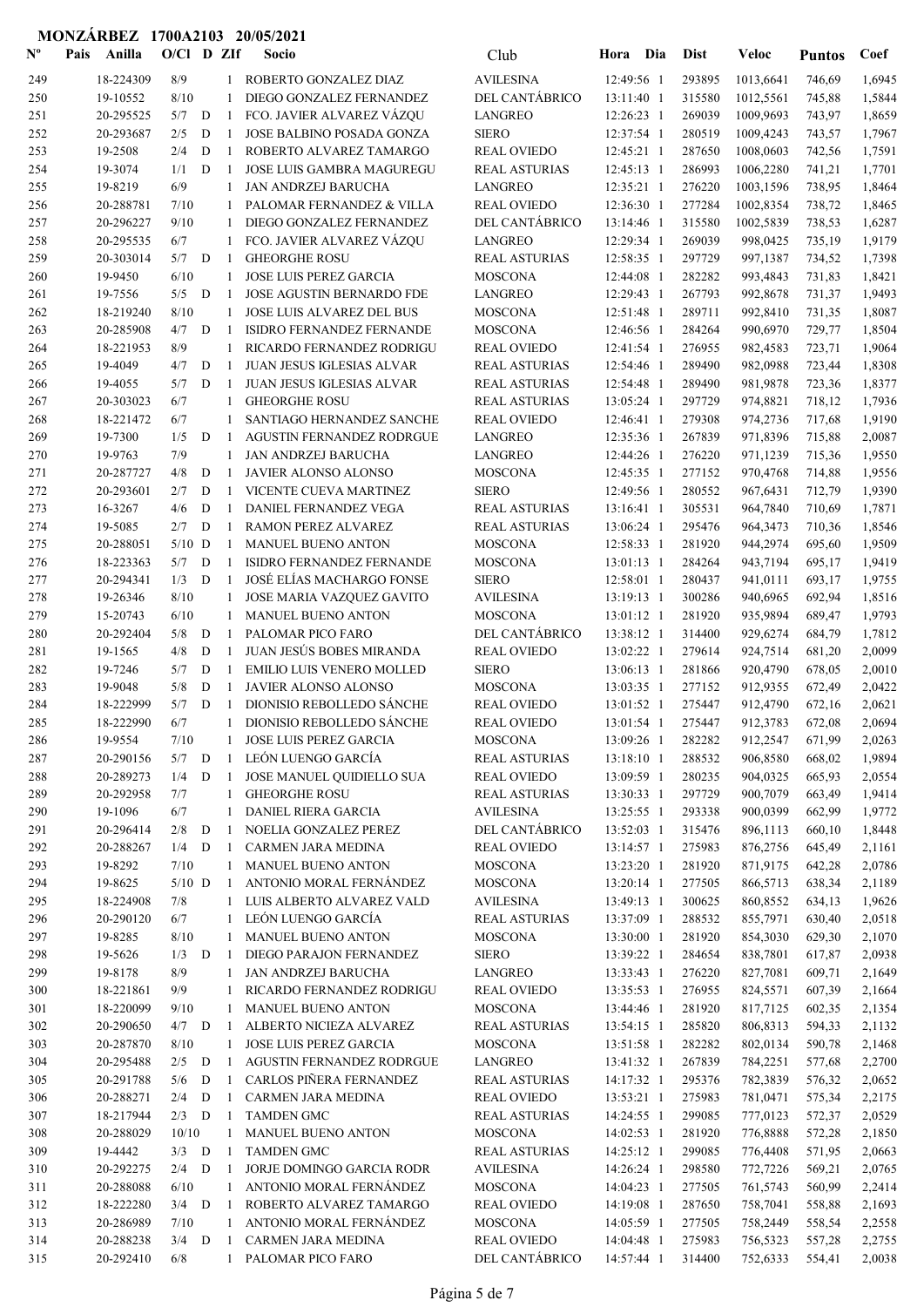| $\mathbf{N}^{\mathbf{o}}$ | Anilla<br>Pais | $O/Cl$ D ZIf |   |              | Socio                            | Club                 | Hora Dia     | <b>Dist</b> | Veloc    | <b>Puntos</b> | Coef   |
|---------------------------|----------------|--------------|---|--------------|----------------------------------|----------------------|--------------|-------------|----------|---------------|--------|
| 316                       | 19-10209       | 7/7          |   | 1            | <b>SANTIAGO LOPEZ RICO</b>       | DEL CANTÁBRICO       | 14:49:44 1   | 306038      | 746,9199 | 550,20        | 2,0651 |
| 317                       | 20-295332      | 3/7          | D | $\mathbf{1}$ | <b>JORGE GARCÍA CORTE</b>        | <b>LANGREO</b>       | 13:59:35 1   | 263685      | 733,3071 | 540,17        | 2,4044 |
| 318                       | 20-295481      | 3/5          | D | $\mathbf{1}$ | <b>AGUSTIN FERNANDEZ RODRGUE</b> | <b>LANGREO</b>       | 14:05:20 1   | 267839      | 733,1359 | 540,05        | 2,3746 |
| 319                       | $-9 - 71330$   | 7/7          |   | 1            | CAMILO PARAJON FERNANDEZ         | <b>SIERO</b>         | 14:28:55 1   | 281485      | 723,7669 | 533,14        | 2,2666 |
| 320                       | 19-4938        | 7/9          |   | $\mathbf{1}$ | <b>JOSE ADRIANO CADRECHA HER</b> | <b>REAL ASTURIAS</b> | 14:54:52 1   | 298657      | 719,8867 | 530,29        | 2,1429 |
| 321                       | 20-289323      | 2/4          | D | -1           | JOSE MANUEL QUIDIELLO SUA        | <b>REAL OVIEDO</b>   | 14:29:25 1   | 280235      | 719,6276 | 530,10        | 2,2909 |
| 322                       | 19-4626        | 4/6          | D | -1           | FERNANDO LOREDO PIÑERA           | <b>REAL ASTURIAS</b> | 14:57:41 1   | 295601      | 707,7156 | 521,32        | 2,1786 |
| 323                       | 20-289569      | 10/10        |   | 1            | MELQUIADES MEANA FERNANDE        | <b>REAL ASTURIAS</b> | 14:59:02 1   | 294568      | 702,9703 | 517,83        | 2,1930 |
| 324                       | 20-296418      | 3/8          | D | -1           | NOELIA GONZALEZ PEREZ            | DEL CANTÁBRICO       | 15:30:17 1   | 315476      | 700,6166 | 516,09        | 2,0540 |
| 325                       | 20-294391      | 2/3          | D | -1           | JOSÉ ELÍAS MACHARGO FONSE        | <b>SIERO</b>         | 14:40:51 1   | 280437      | 699,6058 | 515,35        | 2,3178 |
| 326                       | 19-279241      | 5/6          | D | 1            | <b>MANUEL LOPEZ GOYO</b>         | DEL CANTÁBRICO       | 15:59:07 1   | 318977      | 665,7606 | 490,42        | 2,0440 |
| 327                       | 19-10230       | 4/8          | D | $\mathbf{1}$ | NOELIA GONZALEZ PEREZ            | DEL CANTÁBRICO       | 15:55:47 1   | 315476      | 663,0665 | 488,43        | 2,0731 |
| 328                       | 18-219787      | 6/7          |   | 1            | ISIDRO FERNANDEZ FERNANDE        | <b>MOSCONA</b>       | 15:09:01 1   | 284264      | 662,5943 | 488,08        | 2,3077 |
| 329                       | 19-7345        | 4/5          | D | $\mathbf{1}$ | AGUSTIN FERNANDEZ RODRGUE        | <b>LANGREO</b>       | 14:47:14 1   | 267839      | 657,7040 | 484,48        | 2,4567 |
| 330                       | 20-288259      | 4/4          | D | 1            | <b>CARMEN JARA MEDINA</b>        | <b>REAL OVIEDO</b>   | 15:02:12 1   | 275983      | 653,6784 | 481,52        | 2,3915 |
| 331                       | 18-77633       | 8/9          |   | 1            | JOSE ADRIANO CADRECHA HER        | <b>REAL ASTURIAS</b> | 15:44:19 1   | 298657      | 643,2183 | 473,81        | 2,2166 |
| 332                       | 20-288823      | 8/10         |   | $\mathbf{1}$ | PALOMAR FERNANDEZ & VILLA        | <b>REAL OVIEDO</b>   | 15:12:07 1   | 277284      | 641,6878 | 472,68        | 2,3947 |
| 333                       | 20-296401      | 5/8          | D | $\mathbf{1}$ | NOELIA GONZALEZ PEREZ            | DEL CANTÁBRICO       | $16:13:13$ 1 | 315476      | 639,6296 | 471,17        | 2,1111 |
| 334                       | 18-217078      | 5/7          | D | -1           | ALBERTO NICIEZA ALVAREZ          | <b>REAL ASTURIAS</b> | 15:32:14 1   | 285820      | 632,0189 | 465,56        | 2,3371 |
| 335                       | 20-290970      | 8/9          |   | 1            | <b>JOSE LUIS REBOLLAL BERROS</b> | <b>REAL ASTURIAS</b> | 15:42:15 1   | 291464      | 630,5333 | 464,47        | 2,2987 |
| 336                       | 19-4919        | 10/10        |   | 1            | DIEGO GONZALEZ FERNANDEZ         | DEL CANTÁBRICO       | 16:23:28 1   | 315580      | 626,8141 | 461,73        | 2,1294 |
| 337                       | 19-7375        | 5/5          | D | -1           | <b>AGUSTIN FERNANDEZ RODRGUE</b> | <b>LANGREO</b>       | 15:10:36 1   | 267839      | 622,0135 | 458,19        | 2,5164 |
| 338                       | 19-9758        | 6/9          |   | 1            | HNOS ALONSO RODRIGUEZ            | <b>MOSCONA</b>       | 15:40:55 1   | 283181      | 614,3865 | 452,57        | 2,3872 |
| 339                       | 20-291218      | 6/6          |   | $\mathbf{1}$ | CARLOS PIÑERA FERNANDEZ          | <b>REAL ASTURIAS</b> | 16:12:33 1   | 295376      | 599,6873 | 441,74        | 2,2954 |
| 340                       | 19-340         | 4/4          | D | 1            | PALOMAR ARMANDO E HIJOS          | <b>AVILESINA</b>     | 16:33:25 1   | 301419      | 587,0846 | 432,46        | 2,2560 |
| 341                       | 19-5278        | 5/5          | D | 1            | ALEJANDRO RUBIERA DIAZ           | <b>REAL ASTURIAS</b> | 16:26:04 1   | 294689      | 582,3126 | 428,95        | 2,3143 |
| 342                       | 20-288665      | 6/7          |   | 1            | JAVIER LLAMES ESTRADA            | <b>REAL OVIEDO</b>   | 15:59:53 1   | 276721      | 576,6422 | 424,77        | 2,4718 |
| 343                       | 19-7911        | 7/9          |   | 1            | HNOS ALONSO RODRIGUEZ            | <b>MOSCONA</b>       | 16:13:31 1   | 283181      | 573,8023 | 422,68        | 2,4225 |
| 344                       | 18-215363      | 9/9          |   | $\mathbf{1}$ | JOSE LUIS REBOLLAL BERROS        | <b>REAL ASTURIAS</b> | 16:29:54 1   | 291464      | 571,6101 | 421,06        | 2,3605 |
| 345                       | 19-279220      | 2/6          | D | $\mathbf{1}$ | <b>JAVIER JESUS GARCIA</b>       | <b>AVILESINA</b>     | 16:44:16 1   | 299400      | 571,0834 | 420,67        | 2,3046 |
| 346                       | 20-289274      | 3/4          | D | -1           | JOSE MANUEL QUIDIELLO SUA        | <b>REAL OVIEDO</b>   | 16:13:39 1   | 280235      | 567,6795 | 418,17        | 2,4694 |
| 347                       | 20-295704      | 6/7          |   | 1            | TANDEM MUÑO                      | <b>SIERO</b>         | 16:27:34 1   | 285083      | 561,6661 | 413,74        | 2,4344 |
| 348                       | 20-293581      | 3/3          | D | -1           | RUBÉN VALLINA GARCÍA             | <b>SIERO</b>         | 16:23:09 1   | 278655      | 553,8209 | 407,96        | 2,4977 |
| 349                       | 20-290646      | 6/7          |   | 1            | ALBERTO NICIEZA ALVAREZ          | <b>REAL ASTURIAS</b> | 16:36:40 1   | 285820      | 553,2000 | 407,50        | 2,4421 |
| 350                       | 20-295267      | 4/7          | D | -1           | <b>JORGE GARCÍA CORTE</b>        | <b>LANGREO</b>       | 15:57:07 1   | 263685      | 552,6636 | 407,11        | 2,6547 |
| 351                       | 19-2321        | 9/10         |   |              | PALOMAR FERNANDEZ & VILLA        | <b>REAL OVIEDO</b>   | 16:29:20 1   | 277284      | 544,4058 | 401,02        | 2,5317 |
| 352                       | 16-3439        | 7/8          |   | 1            | PALOMAR PICO FARO                | DEL CANTÁBRICO       | 17:37:38 1   | 314400      | 544,2899 | 400,94        | 2,2392 |
| 353                       | 20-286895      | 8/10         |   |              | ANTONIO MORAL FERNÁNDEZ          | <b>MOSCONA</b>       | 16:42:03 1   | 277505      | 531,5679 | 391,57        | 2,5441 |
| 354                       | 18-219196      | 9/10         |   | 1            | JOSE LUIS ALVAREZ DEL BUS        | <b>MOSCONA</b>       | 17:14:09 1   | 289711      | 522,8025 | 385,11        | 2,4438 |
| 355                       | 20-293789      | 3/5          | D | 1            | JOSE BALBINO POSADA GONZA        | <b>SIERO</b>         | 16:56:52 1   | 280519      | 522,5115 | 384,89        | 2,5310 |
| 356                       | 20-291581      | 3/7          | D | -1           | RAMON PEREZ ALVAREZ              | REAL ASTURIAS        | 17:29:01 1   | 295476      | 519,2748 | 382,51        | 2,4097 |
| 357                       | 19-594         | 8/8          |   | 1            | LUIS ALBERTO ALVAREZ VALD        | <b>AVILESINA</b>     | 17:54:08 1   | 300625      | 505,9891 | 372,72        | 2,3751 |
| 358                       | 17-253327      | 5/6          | D | 1            | FERNANDO LOREDO PIÑERA           | <b>REAL ASTURIAS</b> | 17:52:23 1   | 295601      | 499,0029 | 367,58        | 2,4222 |
| 359                       | 19-6642        | 2/3          | D | 1            | DIEGO PARAJON FERNANDEZ          | <b>SIERO</b>         | 17:53:34 1   | 284654      | 479,5653 | 353,26        | 2,5224 |
| 360                       | 20-291580      | 4/7          | D | 1            | RAMON PEREZ ALVAREZ              | <b>REAL ASTURIAS</b> | 18:19:18 1   | 295476      | 477,1129 | 351,45        | 2,4367 |
| 361                       | 19-1328        | 7/7          |   | $\mathbf{1}$ | DANIEL RIERA GARCIA              | <b>AVILESINA</b>     | 18:16:24 1   | 293338      | 475,8890 | 350,55        | 2,4613 |
| 362                       | 18-225952      | 1/3          | D | -1           | MARCELINO ESPINA FERNÁNDE        | <b>LANGREO</b>       | 17:25:30 1   | 268886      | 475,4836 | 350,25        | 2,6926 |
| 363                       | 19-1513        | 5/8          | D | 1            | <b>JUAN JESÚS BOBES MIRANDA</b>  | <b>REAL OVIEDO</b>   | 17:53:12 1   | 279614      | 471,3655 | 347,22        | 2,5964 |
| 364                       | 14-8193        | 1/1          | D | 1            | JOSE FRANCISCO CUESVO COL        | <b>AVILESINA</b>     | 18:36:59 1   | 299336      | 469,9275 | 346,16        | 2,4320 |
| 365                       | 19-3864        | 7/7          |   | 1            | LEÓN LUENGO GARCÍA               | <b>REAL ASTURIAS</b> | 18:17:13 1   | 288532      | 467,4728 | 344,35        | 2,5300 |
| 366                       | 20-291973      | 6/7          |   | $\mathbf{1}$ | JUAN JESUS IGLESIAS ALVAR        | <b>REAL ASTURIAS</b> | 18:19:47 1   | 289490      | 467,0826 | 344,06        | 2,5286 |
| 367                       | 20-293644      | 3/7          | D | 1            | VICENTE CUEVA MARTINEZ           | <b>SIERO</b>         | 18:03:17 1   | 280552      | 465,0419 | 342,56        | 2,6163 |
| 368                       | 20-296312      | $3/4$ D      |   | -1           | JOSÉ FERNANDO MENDEZ DE A        | DEL CANTÁBRICO       | 19:09:51 1   | 310905      | 464,1412 | 341,90        | 2,3673 |
| 369                       | 19-2606        | 10/10        |   | 1            | JOSE LUIS ALVAREZ DEL BUS        | <b>MOSCONA</b>       | 18:37:24 1   | 289711      | 454,5199 | 334,81        | 2,5474 |
| 370                       | 18-222541      | 9/10         |   | 1            | JOSE MARIA VAZQUEZ GAVITO        | <b>AVILESINA</b>     | 19:01:49 1   | 300286      | 453,7299 | 334,23        | 2,4643 |
| 371                       | 20-286330      | 8/9          |   | 1            | HNOS ALONSO RODRIGUEZ            | <b>MOSCONA</b>       | 18:26:09 1   | 283181      | 452,2574 | 333,14        | 2,6202 |
| 372                       | 20-295563      | 7/7          |   | 1            | FCO. JAVIER ALVAREZ VÁZQU        | <b>LANGREO</b>       | 17:56:24 1   | 269039      | 451,1050 | 332,29        | 2,7654 |
| 373                       | 19-1509        | 6/8          |   | 1            | JUAN JESÚS BOBES MIRANDA         | <b>REAL OVIEDO</b>   | 18:34:57 1   | 279614      | 440,3717 | 324,39        | 2,6680 |
| 374                       | 20-292243      | 3/4          | D | -1           | JORJE DOMINGO GARCIA RODR        | <b>AVILESINA</b>     | 19:21:44 1   | 298580      | 437,9718 | 322,62        | 2,5052 |
| 375                       | 18-222915      | 7/8          |   | $\mathbf{1}$ | JUAN JESÚS BOBES MIRANDA         | <b>REAL OVIEDO</b>   | 18:38:43 1   | 279614      | 437,7747 | 322,47        | 2,6823 |
| 376                       | 20-293653      | 4/7          | D | 1            | VICENTE CUEVA MARTINEZ           | <b>SIERO</b>         | 18:47:41 1   | 280552      | 433,1623 | 319,08        | 2,6804 |
| 377                       | 20-293619      | 5/7          | D | 1            | VICENTE CUEVA MARTINEZ           | <b>SIERO</b>         | 18:50:32 1   | 280552      | 431,2646 | 317,68        | 2,6876 |
| 378                       | 20-286390      | 9/9          |   | $\mathbf{1}$ | HNOS ALONSO RODRIGUEZ            | <b>MOSCONA</b>       | 18:58:58 1   | 283181      | 429,7349 | 316,55        | 2,6697 |
| 379                       | 20-292280      | 4/4          | D | -1           | JORJE DOMINGO GARCIA RODR        | <b>AVILESINA</b>     | 19:38:31 1   | 298580      | 427,4486 | 314,87        | 2,5387 |
| 380                       | 19-7210        | 6/7          |   | 1            | EMILIO LUIS VENERO MOLLED        | <b>SIERO</b>         | 19:00:40 1   | 281866      | 426,6387 | 314,27        | 2,6963 |
| 381                       | 20-290637      | 7/7          |   | 1            | ALBERTO NICIEZA ALVAREZ          | <b>REAL ASTURIAS</b> | 19:18:52 1   | 285820      | 421,0252 | 310,14        | 2,6660 |
| 382                       | 18-217210      | $5/7$ D      |   | $\mathbf{1}$ | RAMON PEREZ ALVAREZ              | <b>REAL ASTURIAS</b> | 19:42:05 1   | 295476      | 420,8560 | 310,01        | 2,5857 |